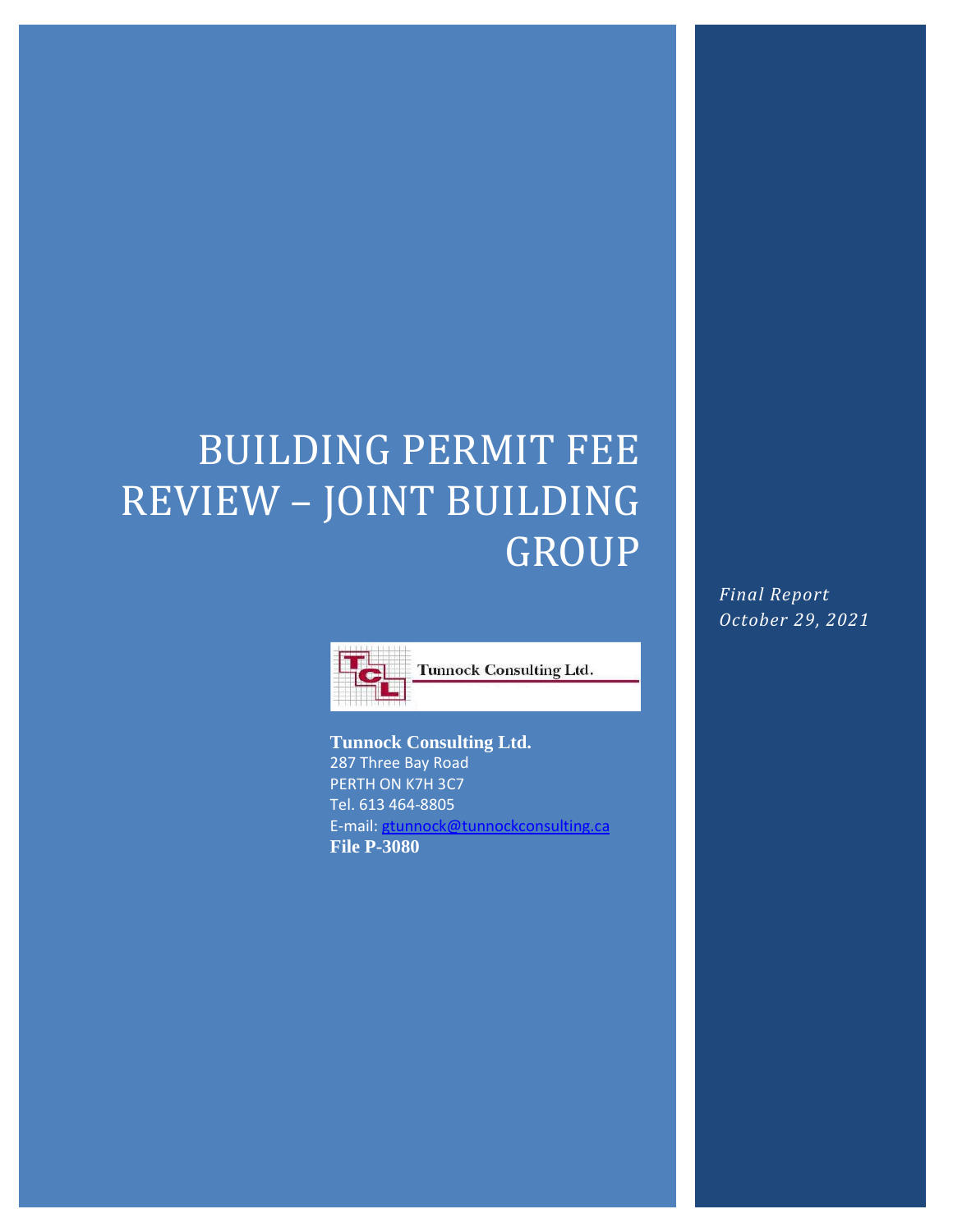# **Table of Contents**

| 2.  |  |
|-----|--|
| 3.  |  |
| 4.  |  |
| 5.  |  |
| 6.  |  |
| 7.  |  |
| 8.  |  |
| 9.  |  |
| 10. |  |
| 11. |  |
| 12. |  |
|     |  |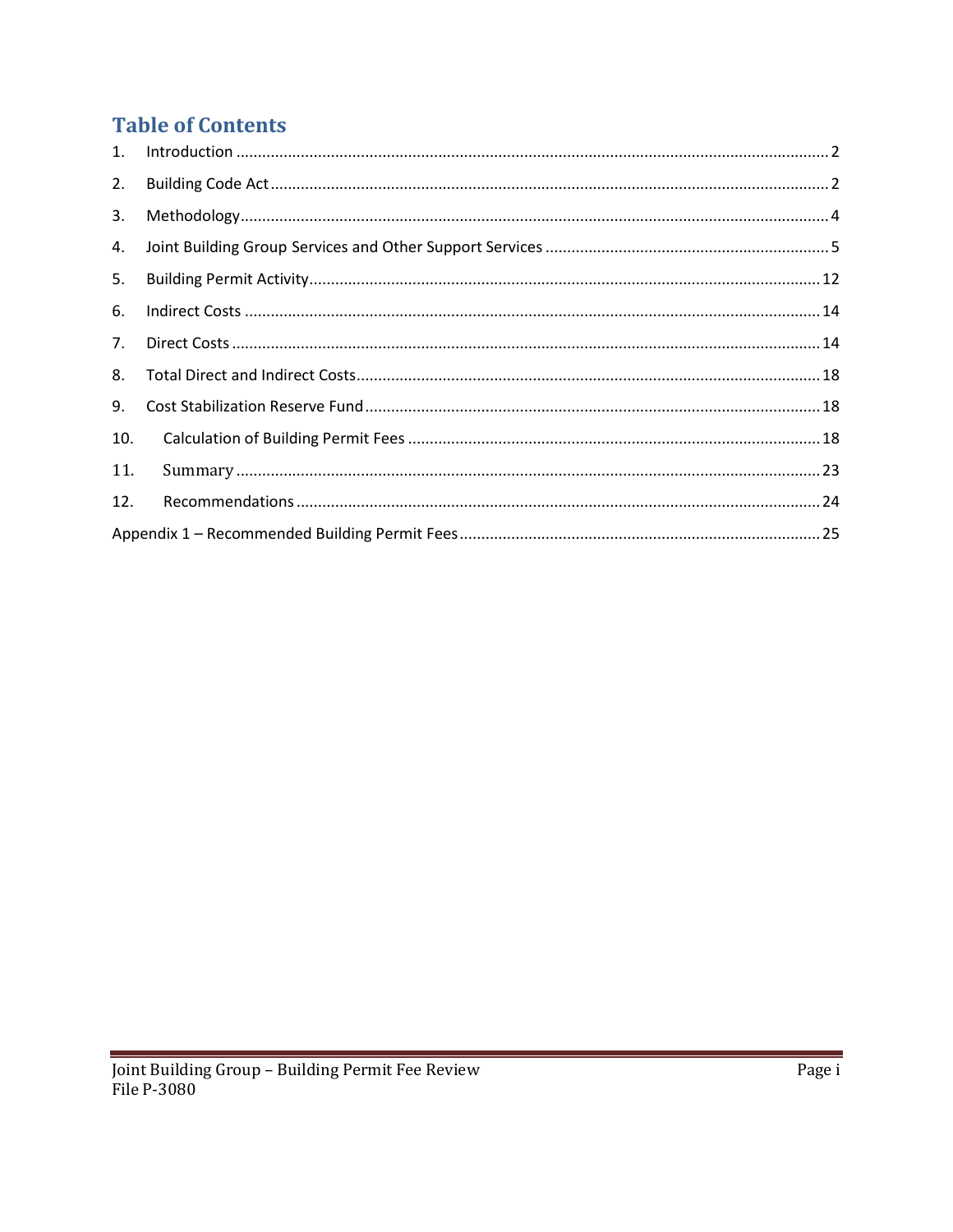## <span id="page-2-0"></span>**1. Introduction**

The Municipalities of North Middlesex (2016 population 6,352<sup>1</sup> )), Southwest Middlesex (2016 population 5,723) and Adelaide-Metcalfe (2016 population 2,990<sup>2</sup>)) in conjunction with the Municipality of Middlesex Centre (population 16,451<sup>3</sup> ) have undertaken to review their responsibilities under the *Building Code Act.* The purpose of this report is to fulfil the requirements of the *Building Code Act* and the related *Ontario Building Code* where a municipality or municipalities are considering a change in fees or the introduction of new fees.

More specifically, the *Ontario Building Code* (Section 1.9.1.2 (1) (d)) requires a municipality to provide to the public the following information:

- an estimate of the costs of administering and enforcing the Act;
- the amount of the fee or of the change to the existing fee, and
- the rationale for imposing or changing the fee.

This report sets out the calculations of costs related to the administration and enforcement of the *Act* and the associated amounts for various fees required to recover those costs. The rationale for the proposed fees is based on full-cost recovery for the delivery of the building inspection service within the Joint Building Group municipalities.

# <span id="page-2-1"></span>**2. Building Code Act**

Section 7 of the *Building Code Act* permits a council of a municipality to pass a by-law, "*prescribing classes of permits...requiring the payment of fees on applications for and issuance of permits and prescribing the amounts thereof; (and) providing for refunds of fees under such circumstances as are prescribed".*

Section 7(2) states that the "*The total amount of the fees authorized under clause (1) (c) must not exceed the anticipated reasonable costs of the principal authority to administer and enforce this Act in its area of jurisdiction*". The legislation

3 Statistics Canada, 2016 Census

<sup>&</sup>lt;sup>1</sup> Statistics Canada, 2016 Census

<sup>2</sup> Statistics Canada, 2016 Census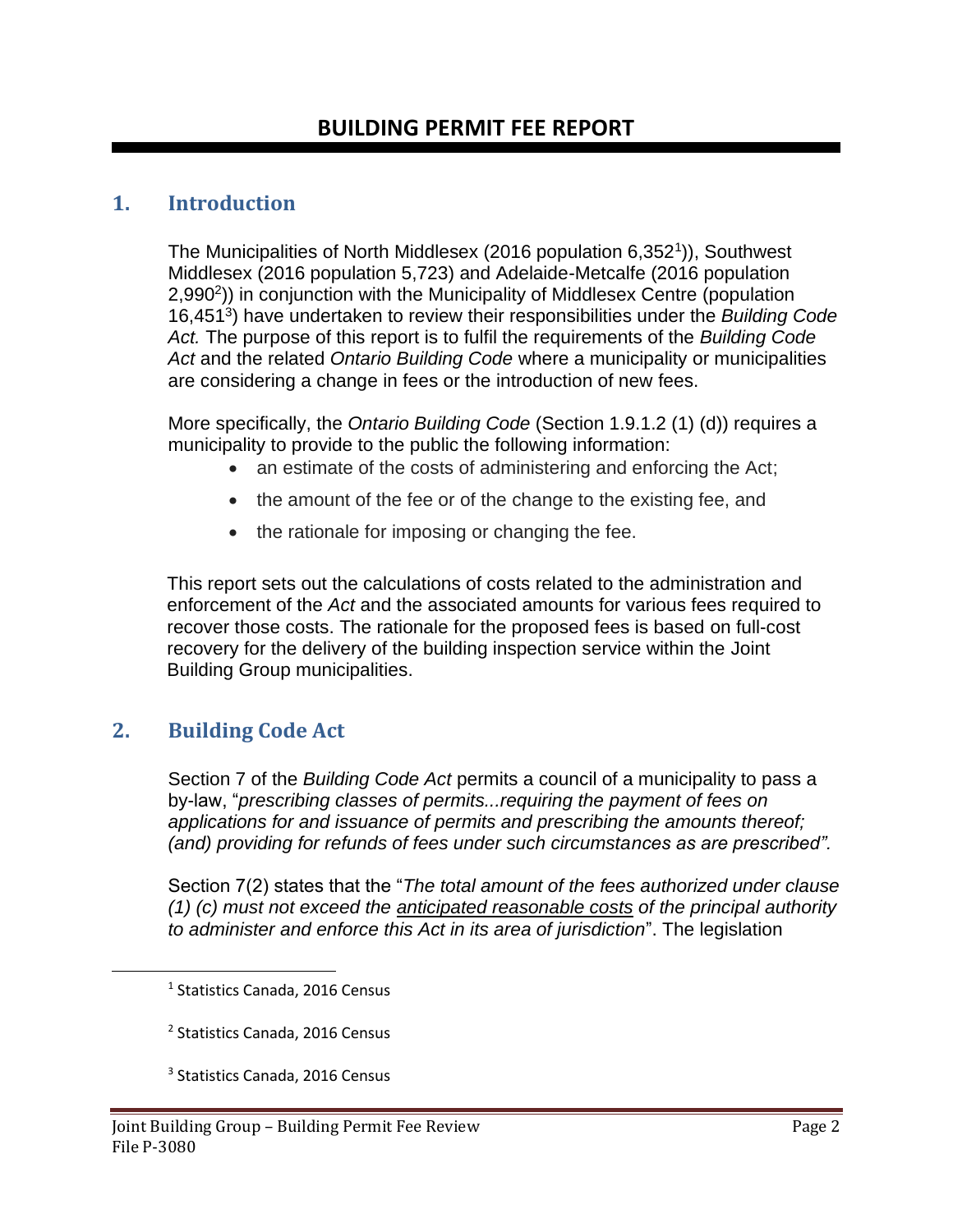imposes a high level test (i.e. "anticipated reasonable cost") without explicitly setting out the scope of those costs or what is reasonable. The *Act* does not indicate that the cost must be determined for each class or type of permit issued. Municipalities are expected to calculate both the **direct** and **indirect** costs of administration and enforcement of the *Act*. **Direct Costs** are the costs required to operate the Building Inspection Service in the delivery of the building inspection service while **Indirect Costs** are the building inspection-related costs of all other municipal departments who provide support services to the Building Inspection Service.

Section 7(4) sets out the reporting requirements. An Annual Report on Fees and costs is required. Specifically, "*Every 12 months, each principal authority shall prepare a report that contains such information as may be prescribed about any fees authorized under clause (1) (c) and costs of the principal authority to administer and enforce this Act in its area of jurisdiction*". Typically the report is prepared in the first quarter of the municipality's fiscal year. Section 7(5) states that the report must be available to the public. A municipality may wish to make the report available by posting it on the website or by whatever is the required inhouse municipal procedure. The Annual Report does not have to be sent to the Province.

Where there is a proposed change to existing building permit fees, or where new fees are proposed, Section 7(6) requires that Public Notice be given and a public meeting held. Individual notices of the meeting also have to be given to anyone who requested notice and provided an address by writing to the Clerk of the municipality. This includes any person and organization who filed a request within the previous five years. Notice of the public meeting must be sent by regular mail at least 21 days prior to the proposed meeting. A notice of the Public Meeting does not need to be advertised in the newspaper; however this does not supersede any requirements the Municipality may have for advertising meetings. Typically, a meeting to consider a change to building permit fees or to introduce new fees is incorporated into a regular meeting of Council.

The legislation enables municipalities to also establish a reserve fund, referred to as a Cost Stabilization Reserve Fund (CSRF). A CSRF may be used from timeto-time to offset capital costs in the acquisition of municipal inspection vehicles, computer hardware and secondarily to stabilize operational costs.

The purpose of a CSRF, as implied by the name is to stabilize the costs of the building inspection service by recognizing that permit fee revenues fluctuate with the ebb and flow of construction activity. In some years, fee revenues may be less than the required costs to operate the Building Inspection Service, while in other years revenues may be greater. The reserve fund, which can only be used for building inspection-related costs, can be drawn down in leaner years in order to stabilize the budget for building inspection services. The funds can also be used for periodic capital expenditures such as the purchase of municipal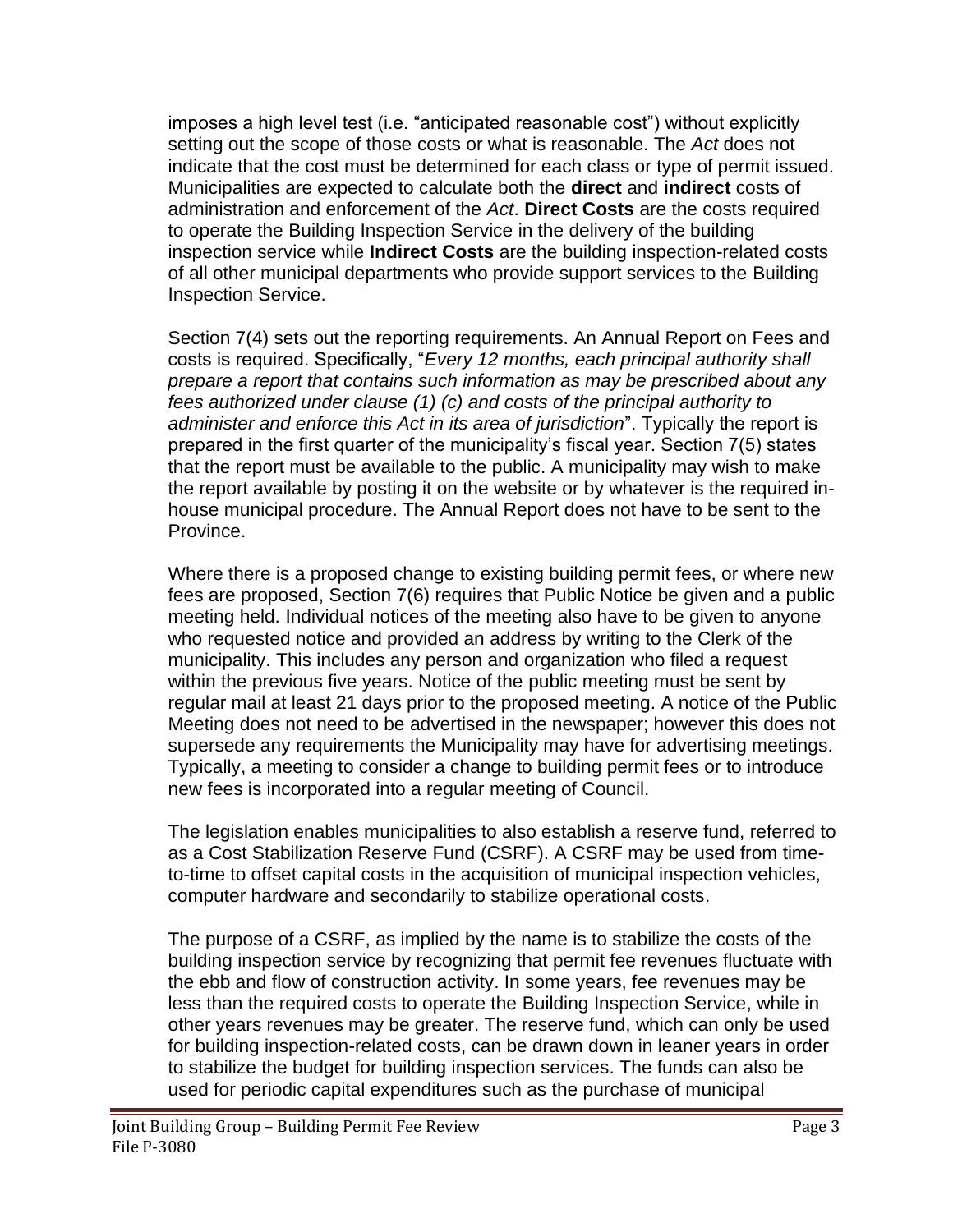inspection vehicles, computer hardware etc. The intent is to avoid undue fluctuations in the municipal tax levy where expenditures may be substantially greater than revenues. Where a Cost Stabilization Reserve Fund has been established, the amount of the fund must be reported in an annual report. There is no limit specified in the *Act* with respect to the size of the Reserve Fund. However, as indicated, the Reserve Fund may only be spent on direct and indirect building permit and inspection-related services. Exhausting the reserve fund will require a Municipality to depend on municipal property taxes to pay for the difference between the operational costs and building permit fee revenues. The impact is that taxpayers will effectively subsidize the building industry by funding the building inspection service. A full-cost fee recovery or "user-pay system", is preferable and the intent of this report is to provide for a full-cost recovery financial tool that the Joint Building Group may use to sustain the operation of the Building Inspection Service without depending on municipal tax dollars. A Reserve Fund has yet to be established for the Joint Building Group.

The Joint Building Group of the three municipalities in Middlesex County listed above was established in early 2020 with the goal of providing a quality and costefficient building inspection service. The service is provided under the auspices of the Building Department in the Municipality of Middlesex Centre through a series of by-laws that delegate the authority to Middlesex Centre.

# <span id="page-4-0"></span>**3. Methodology**

The steps in determining a proposed building permit fee structure were as follows:

- A. Building permit activity data was collected for the period 2015-2020 in order to determine the average level of permit activity in among the Joint Building Group municipalities (see **Table 1**).
- B. Information was collected from the 2021 municipal budget for North Middlesex, as a template, in order to calculate the most appropriate **indirect costs** related to building permit fees. **Direct costs** were derived from the joint building group budget for 2021.
- C. Time allocation information was collected for municipal personnel who perform support services to the building service (indirect costs). Examples include the CAO, Clerk, Finance, and HR. This allocation focussed on the time spent over the course of a year on building-related duties as a percentage of the total work year. This in turn was multiplied by the salary and benefits (payroll burden) and overhead costs (calculated on an hourly basis) to determine the actual indirect costs for administration (see **Table 2**)**.**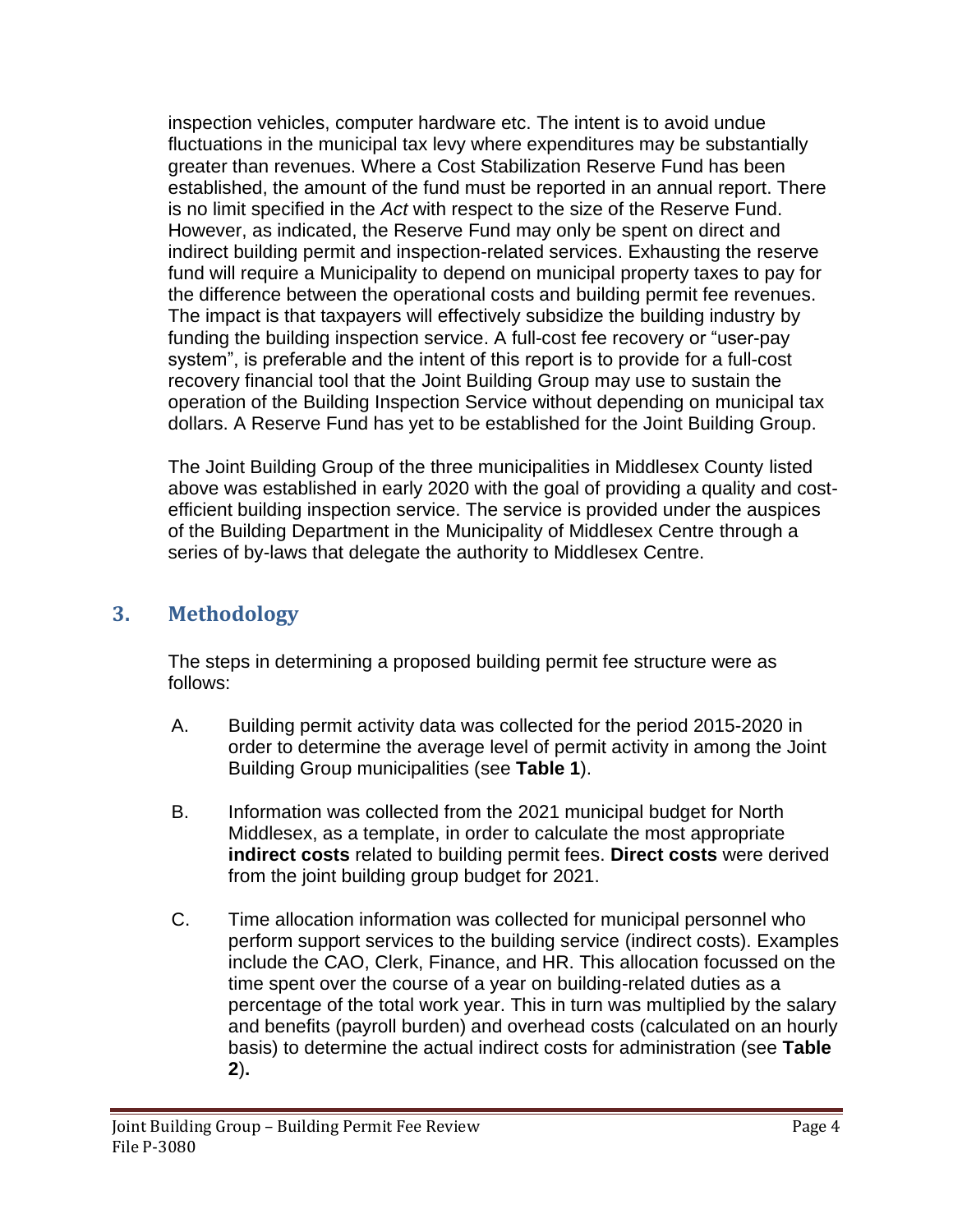- D. The 2021 direct costs for the Joint Building Group administration and enforcement were calculated along with the overhead costs. Overhead costs typically include utilities, office supplies, training and certification, postage, mileage and clothing (see **Table 3**).
- E. Time allocation information was also collected on the average time spent by the Chief Building Official and building inspectors in the processing of various types (classes) of building permits including receiving the application, reviewing building plans, conducting field inspections, carrying out records management and enforcement-related responsibilities under the *Building Code Act*. Financial data from the Joint Municipal Building budget was used to determine the direct costs for enforcement and administration of the *Building Code Act* (see **Table 4**).
- F. Suggested building permit fees were then calculated on the basis of various classes of permits by summing the total **indirect** and **direct** costs, and applying the rate to the tasks or components of the building permit fee review process (see **Table 4**).
- G. Adjustments were made to provide for cross-subsidies between major and minor permit types and also for the establishment of a Cost Stabilization Reserve Fund by adding 10% to the cost of major permits (see **Table 5**).
- H. An adjustment was made to provide for large-scale building projects where the workload required to process a permit exceeds the average level of effort. For example, a single detached dwelling with a floor area of 2,000 ft.<sup>2</sup> will require additional time to review the building plans and conduct inspections; hence the cost of the additional time was calculated on a per square foot basis and would be added to the base permit fee (see **Table 5**). For non-residential construction, the floor area beyond which an additional levy would apply was increased to 10,000 square feet. For an accessory building, the additional levy would apply over 500 square feet.

# <span id="page-5-0"></span>**4. Joint Building Group Services and Other Support Services**

The Joint Building Group Building Inspection Service provides a very important service to the public by ensuring that buildings meet the requirements of the *Ontario Building Code.* Safe buildings are paramount and due diligence exercised in enforcing the *Code* helps to protect the municipality from exposure to liability. More importantly, they provide assurance to homeowners and businesses that construction meets safe construction standards and that matters of energy efficiency, structural integrity, weather resistance, fire safety etc. have been met.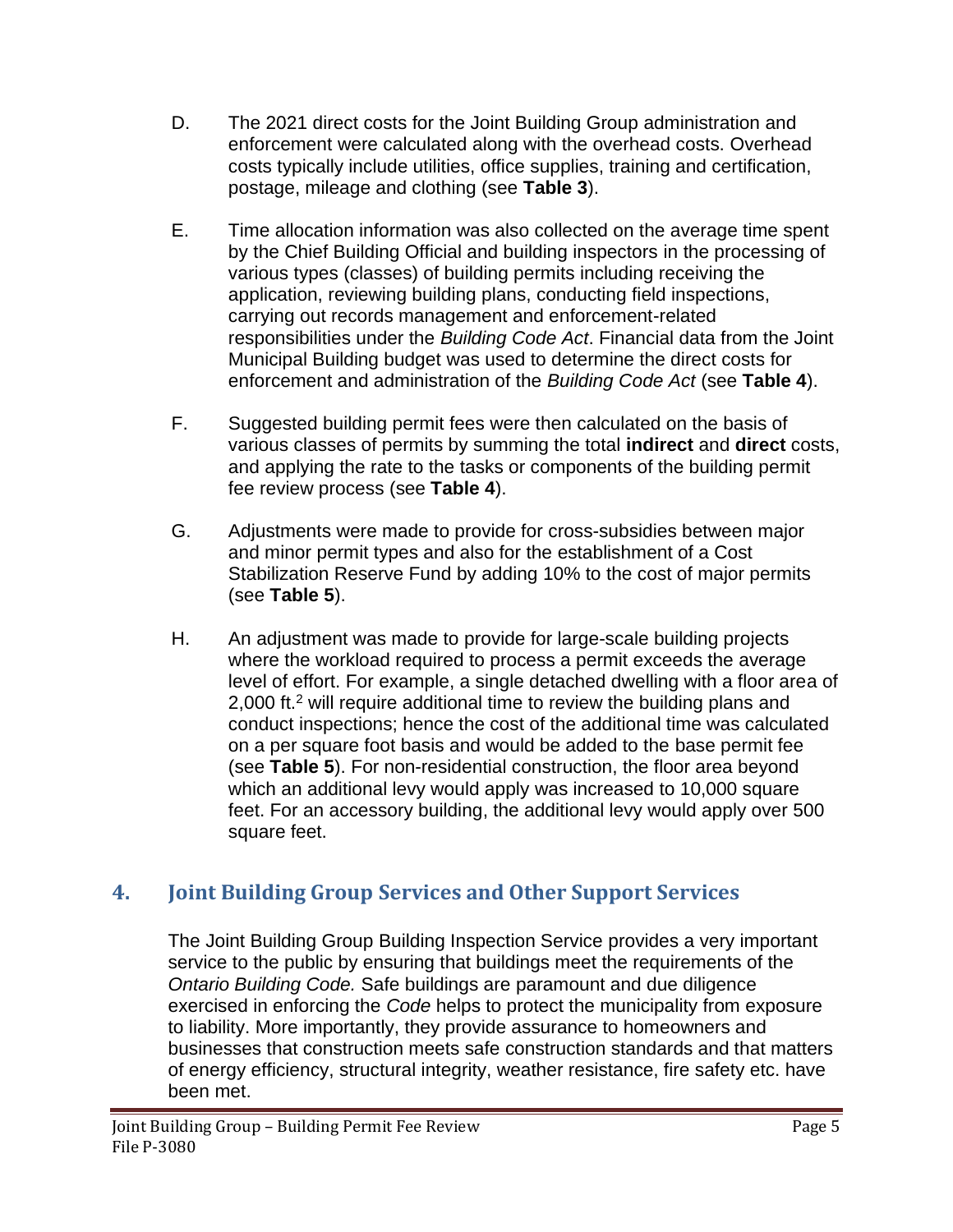In the Joint Building Group area, the building inspection service function is carried out by staff assigned from the Municipality of Middlesex Centre. This consists of the following staff classifications:

- Chief Building Official
- 2 Building Inspectors

The role of the Chief Building Official (CBO) is set out in the *Building Code Act* (Section 1.1 (6))

It is the role of a chief building official,

- a) to establish operational policies for the enforcement of this Act and the building code within the applicable jurisdiction;
- b) to co-ordinate and oversee the enforcement of this Act and the building code within the applicable jurisdiction;
- c) to exercise powers and perform the other duties assigned to him or her under this Act and the building code; and
- d) to exercise powers and perform duties in accordance with the standards established by the applicable code of conduct

The *Act* invests the CBO with the exclusive responsibility and sole discretion to issue or refuse a building permit. While a municipal council is required to appoint a CBO, the Council does not have the legislative authority to direct or interfere with the legislated responsibilities of the CBO to issue or refuse to issue a permit or an Order related to enforcement of the *Ontario Building Code*. The independence of the role of a CBO is unique in municipal government, but is intended to ensure that the administration and enforcement of the *Building Code Act* and *Ontario Building Code* is carried out with due diligence, with consistency and with a high degree of technical and professional competence. The significance of the CBO's role, and for that matter, all of the building officials is reinforced by the rigorous training and certification program administered by the provincial Ministry of Municipal Affairs and Housing. Properly qualified staff is essential to ensuring safe construction and safe buildings throughout the Joint Building Group. Consequently, the continued financial support of Council in ensuring that the CBO and other staff have access to ongoing training and professional development is vital to a high quality of building construction in the Joint Building Group municipalities.

The structure of the Joint Building Group is intended to ensure that all parts of the *Building Code* are enforced by certified staff. All three of the building officials has Building Code Identification Numbers (BCIN) which in turn is related to their respective levels of certification, and consequently their authority and capability to administer the *Ontario Building Code*.

The CBO reports to a management committee of the Joint Building Group. The CBO is responsible for departmental administration and enforcement of the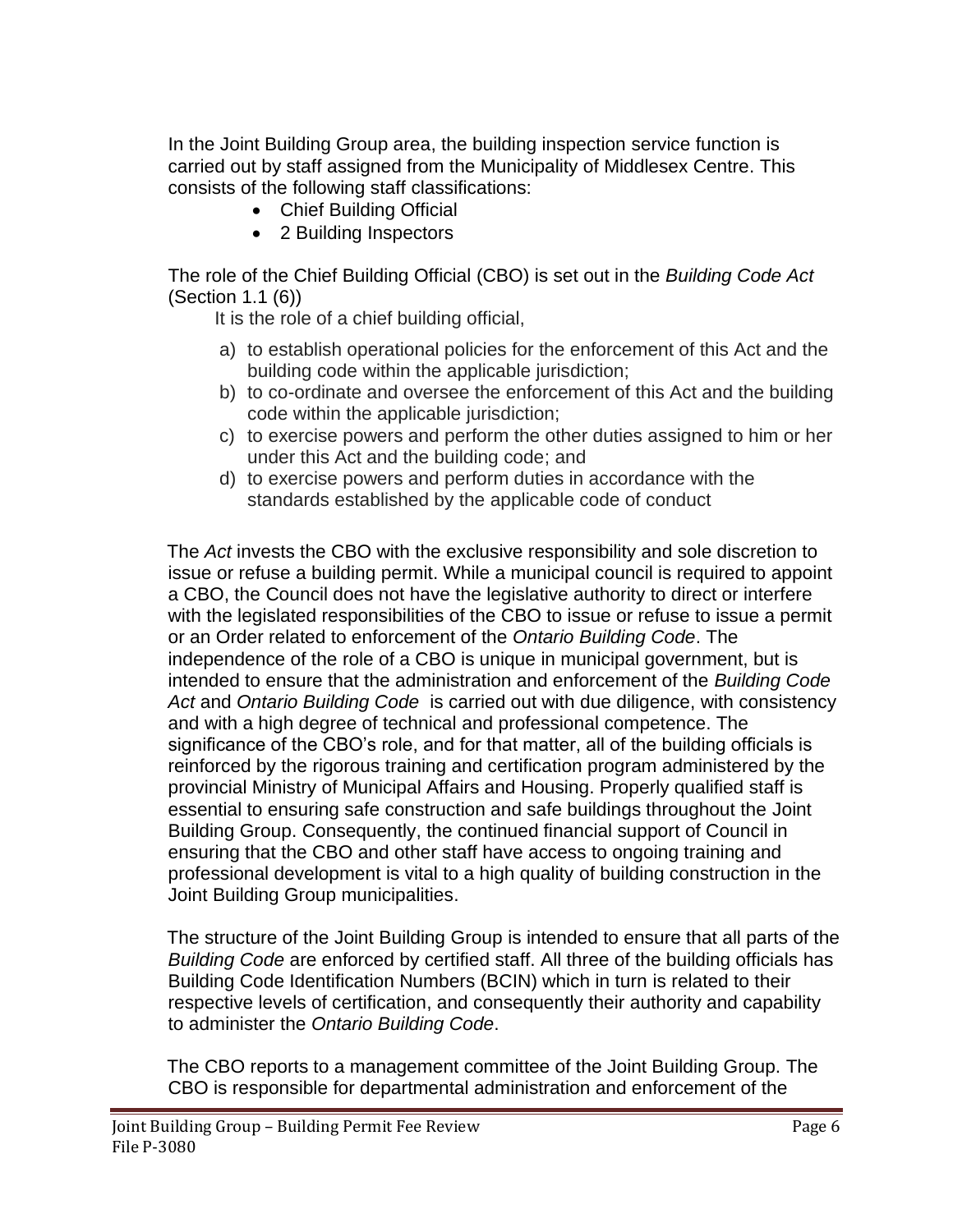Building Code. The CBO's staff time is divided approximately 50/50 between the Joint Building Group municipalities and the Municipality of Middlesex Centre. The two Building inspectors spend 100% of staff time on responsibilities under the BCA, time which is divided among the three municipalities allocated on a demand basis depending on the review of building permit applications and conducting the required building inspections. All staff positions are full time and are paid on the basis of a 37  $\frac{1}{2}$  hour work week (1,950 hours per year).

#### *Building Permit Process*

The following outlines the typical process of submitting an application and obtaining a building permit in the Joint Building Group area. Applicants who may be unfamiliar with the process are encouraged to pre-consult with Building Inspection Service staff prior to completing an application. The objective is to streamline and make the process more userfriendly to the applicant and to expedite and improve the efficiency with which an application is processed.

The Building Inspection Service issues handouts which are designed to assist a potential applicant with understanding not only the process but what information may be required in filing an application (i.e., building drawings, approvals from other agencies, fees and charges). Packages are available for both urban residential applications and rural applications. There is also a package for garage construction.

The building permit process is governed by the *Building Code Act*; for example permits must be issued within a prescribed timeline (i.e. a permit for a single detached dwelling must be issued within10 business days of the receipt of a complete application). Timelines also apply to the inspection process. Building



Official staff meet the timeline requirements for complete applications; however, delays may occur because applicants do not submit all of the required application information or completed building plans either of which will delay the start of the 10-day time clock.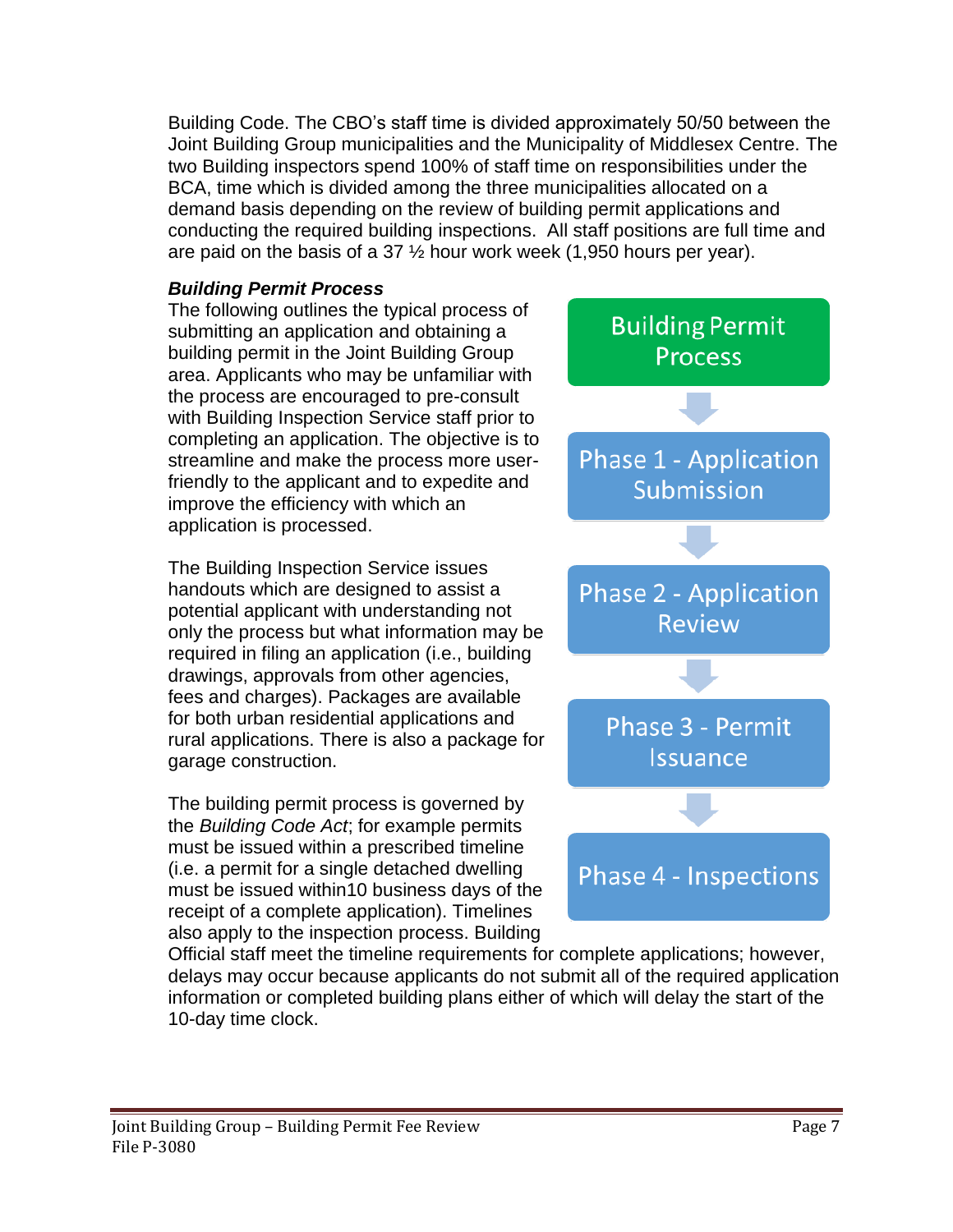### *Phase 1 - Application Submission*

Steps in Phase 1:

- ❖ The application is submitted electronically online, although applications may be submitted in a hard copy format to staff in any of the three Joint Building Group municipalities
- ❖ The application is reviewed for completeness (i.e., owner and designer information, location, property assessment roll number, purpose, details of the building plans, applicable law etc.)
- ❖ Building drawings are checked to ensure they coincide with application form
- ❖ Applicant is advised by email of the steps in the review process
- ❖ The respective building officials receiving the application will then create an electronic file and start the review process although external approvals may not be in place; however, the building permit not issued until all applicable approvals are in place.
- ❖ Cloudpermit software is used to provide for a tracking system
- ❖ Files are stacked in order of receipt for distribution to Building Inspectors

## *Phase 2 - Application Review*

Steps in Phase 2:

- ❖ Building Inspectors undertake a detailed review of the building drawings (plan review)
- ❖ Distribution of files for review is dependent on the workload of individual Inspectors.
- $\div$  Building plans are circulated to other departments when required (i.e. Engineering for sewer and water connections)
- ❖ Notations are recorded electronically and requirements for changes are emailed to the applicant if required
- ❖ Once the plan review is completed, the permit fee is calculated by the Building Inspector along with any other applicable charges such as development charges, water and sewer connections, road cuts etc.

## *Phase 3 - Permit Issuance*

Steps in Phase 3:

- ❖ The Building Inspector prepares the permits, advises the applicant the permit is returned electronically
- ❖ The applicant pays all applicable fees to the respective municipality
- ❖ The applicant is advised of the requirements for inspections.

The process is more protracted for non-residential permits given the increased complexity. The plan review process, for example, can take a few days to several weeks depending on the complexity of the project. Building officials rely on the designs and submission of reports from an architect/engineer where required by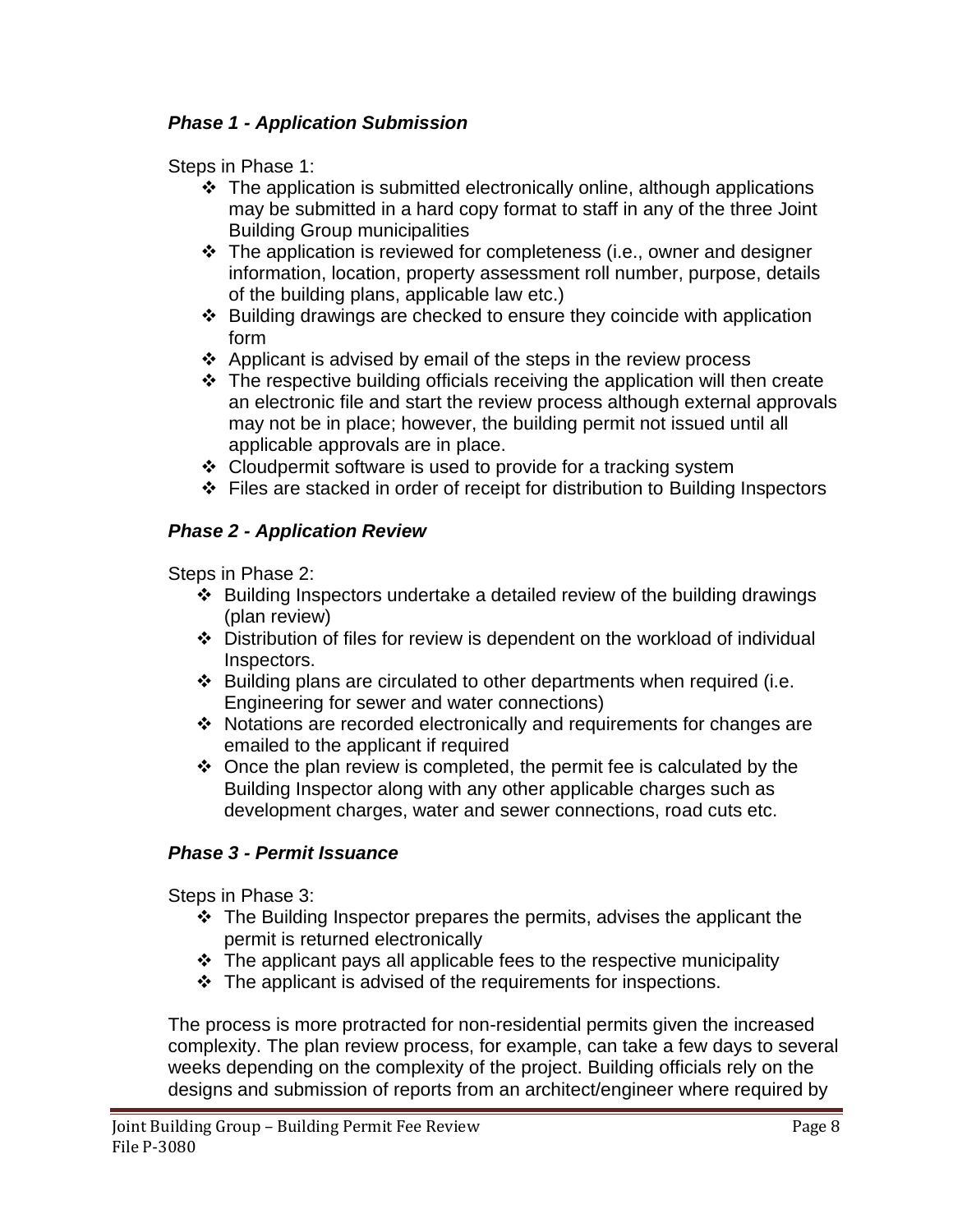the *Building Code Act*.

#### *Phase 4 - Inspections*

The *Building Code Act* requires the owner of a permit to notify the Joint Building Group building official of readiness to inspect various stages of construction. The Building Inspection staff is required to carry out an inspection within 2 days of receipt of most notices.

Steps in Phase 4:

- ❖ Inspection schedule is organized by the CBO and staff each morning
- ❖ Inspections are requested by cloud permit
- ❖ Inspections are conducted in general on a 'first-come', 'first-served' basis. However, inspections are arranged geographically to optimize the efficient use of time in travelling. The number of inspections required for a new single detached dwelling typically includes 8-10 inspections (plus a number of call backs) for all building systems.

Inspections for a typical single detached dwelling typically include:

- Service Lateral (urban only)
- Footing forms prior to pouring concrete
- Backfill/foundation/drainage tiles
- Framing and energy/windows/air barrier (SB-12), HVAC and, furnaces and hot water tanks
- Underground plumbing
- Rough-in plumbing
- Insulation
- Occupancy
- Solid fuel appliances usually trigger and additional inspection.
- Call-back inspections (1) (or more depending on the builder)
- ❖ Call-back inspections may be required where a particular stage of construction has not been completed or where construction must be brought into compliance with the *Ontario Building Code*. Additional fees apply for multiple additional inspections where deficiencies are not corrected
- ❖ Inspection reports are prepared electronically for each inspection that has been conducted
- ❖ A copy of the inspection report is made available to the applicant/contractor or home owner
- ❖ File is closed once a final inspection is conducted and the inspector signs off on the construction project.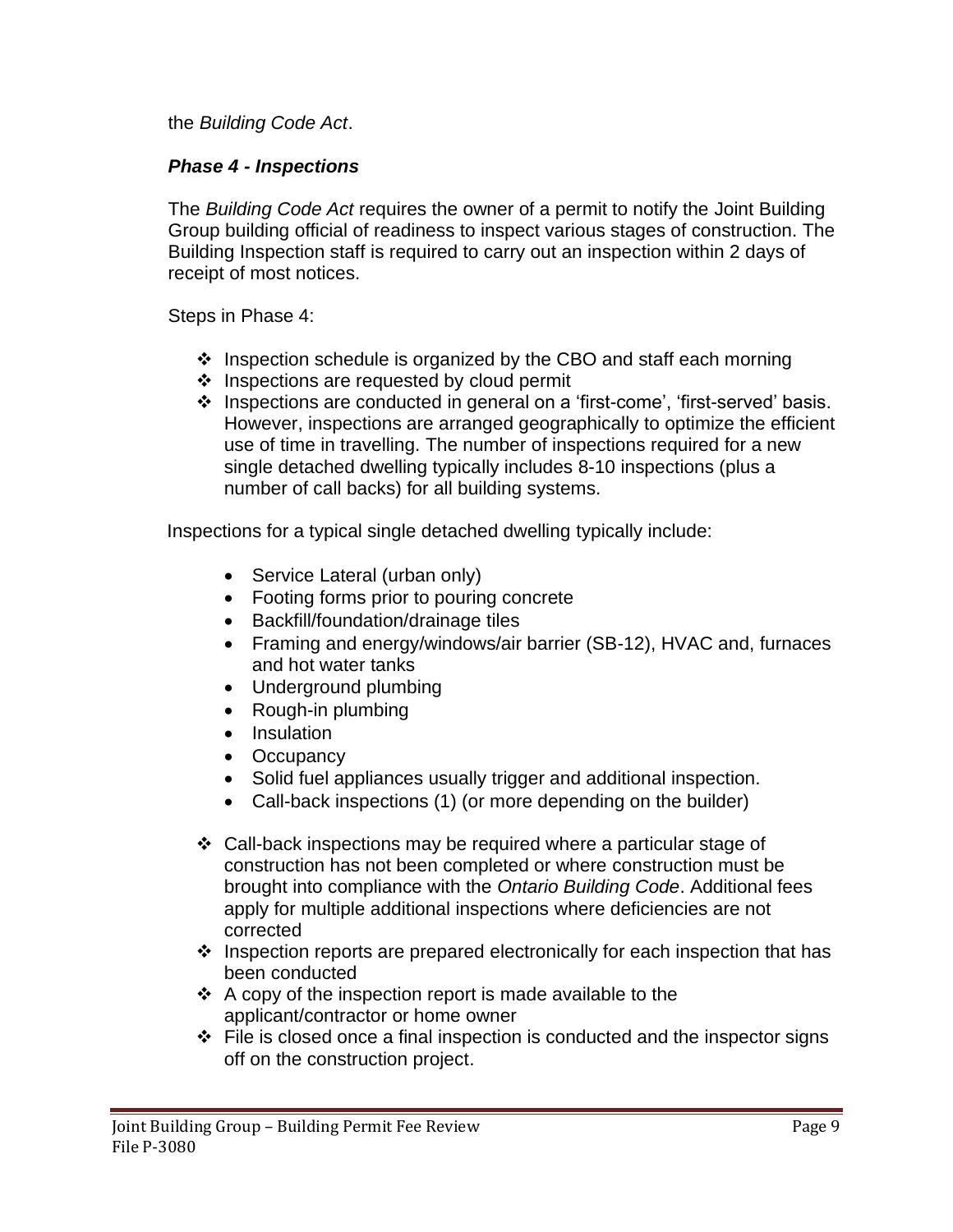For complex buildings such as an apartment building, institutional building (i.e. college, school) or a commercial or industrial building, the number of inspections is dependent on the size and complexity of the building. The Joint Building Group carries out inspections and considers required engineering compliance reports to address major components of construction. Plans examination and inspection services include attention to many systems including structural, occupant safety, fire safety and barrier-free requirements. The CBO receives reports from those professionals which, along with the inspector's observations, form a part of the permit and the basis for eventual occupancy approval.

#### *Enforcement*

Enforcement is an integral component to the building inspection process since the intent of the Joint Building Group is to achieve compliance with the *Ontario Building Code.* The philosophy of the Joint Building Group building officials is to achieve compliance through voluntary enforcement, or in other words, to work with the applicant and contractors to make changes or address deficiencies through on-site inspections and notations on the inspection reports. The voluntary compliance as the first line of enforcement is highly effective and helps to maintain a constructive working relationship with applicants and the building industry.

On occasion Orders to Comply may be necessary and are issued by the Joint Building Group building officials. Orders may be issued where construction is occurring without a building permit or where previous instructions to correct deficiencies requested by Joint Building Group staff have not been carried out voluntarily. Where Orders are not complied with, the last resort in enforcement is legal action using the *Provincial Offences Act* process. All Building Officials in the Joint Building Group have authority to issue Orders.

The Joint Building Group staff has a good working relationship with contractors and his network of contacts among local builders.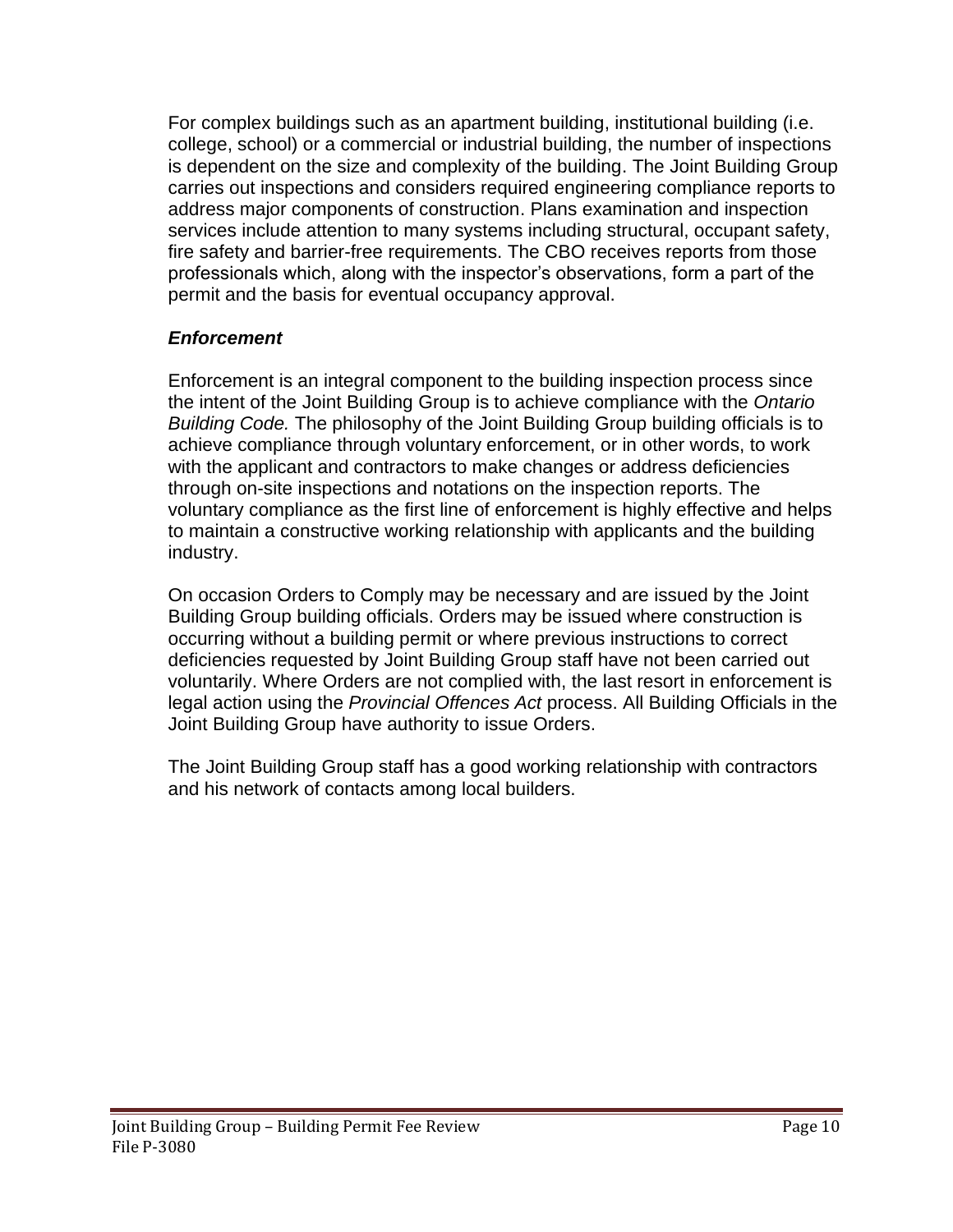#### **Footing**



Building Inspection Sequence for a Single Detached **Dwelling** 





**Framing**







**Final and Occupancy**



**Insulation**





**Rough-in for Mechanical** 

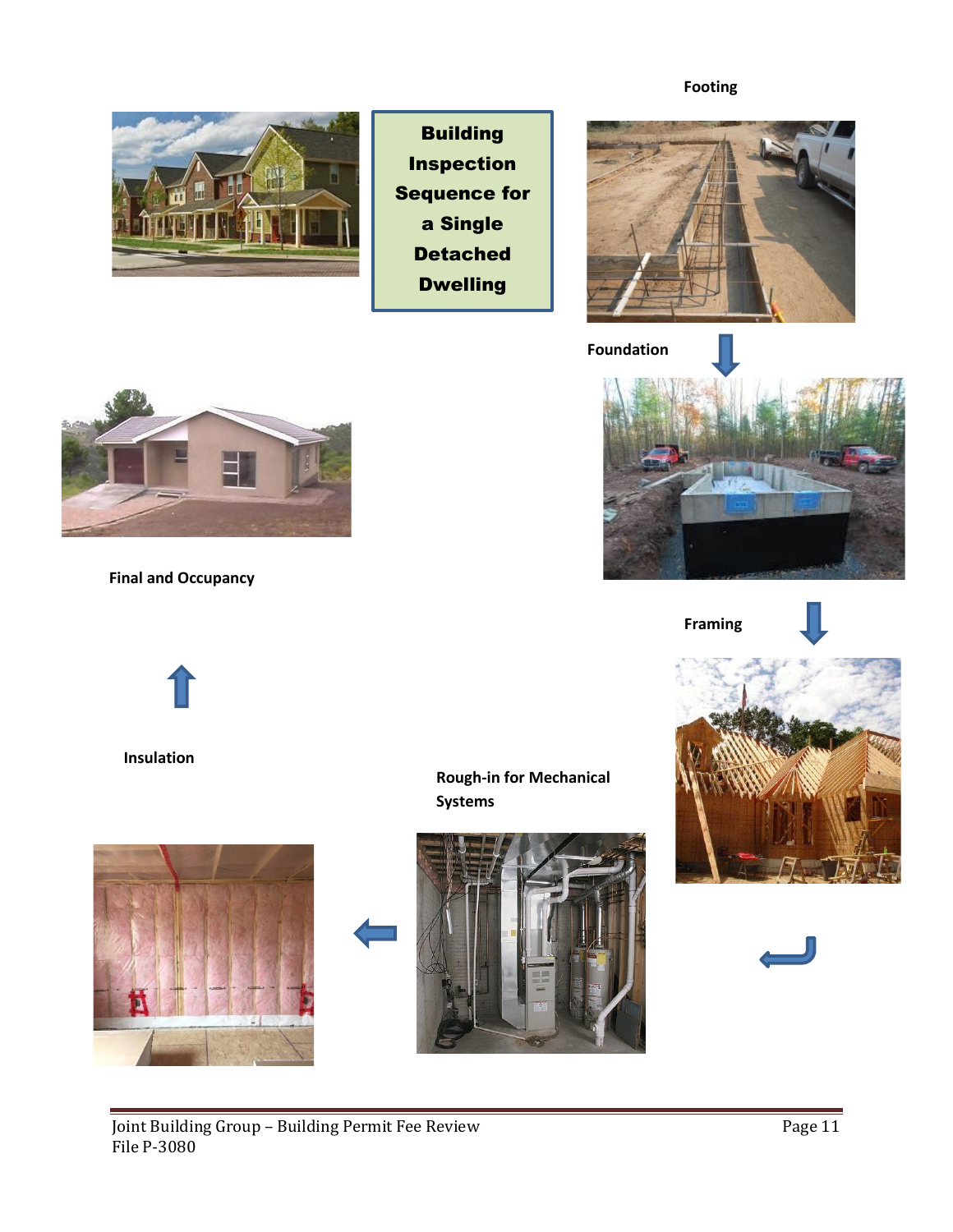#### *Support Services*

Support services or related services to the Joint Building Group are provided by the staff in each of the three municipalities; however, the support required is usually minimal given the structure of the building inspection service and the use of an electronic software system. Generally, a Council is responsible for establishing policies and adopting by-laws. The CAO oversees the management of staff and policy formulation process while the Clerk oversees records management. The Finance Officer is responsible for the posting of fees, ledger, budget, payroll and audit functions. Other support services include HR for personnel matters.

# <span id="page-12-0"></span>**5. Building Permit Activity**

**Table 1** sets out the building permit activity for the period 2015-2020. During this 5-year period, the number of residential permits for new housing starts averaged about 40 per year with a range from 28 (2015) to 67 (2020). In the non-residential sector, permits for new ICI projects averaged 6.5 permits annually over the 5 year period (excluding alterations). The total average number of building permits issued between 2015 and 2020 was 362 (rounded) per year.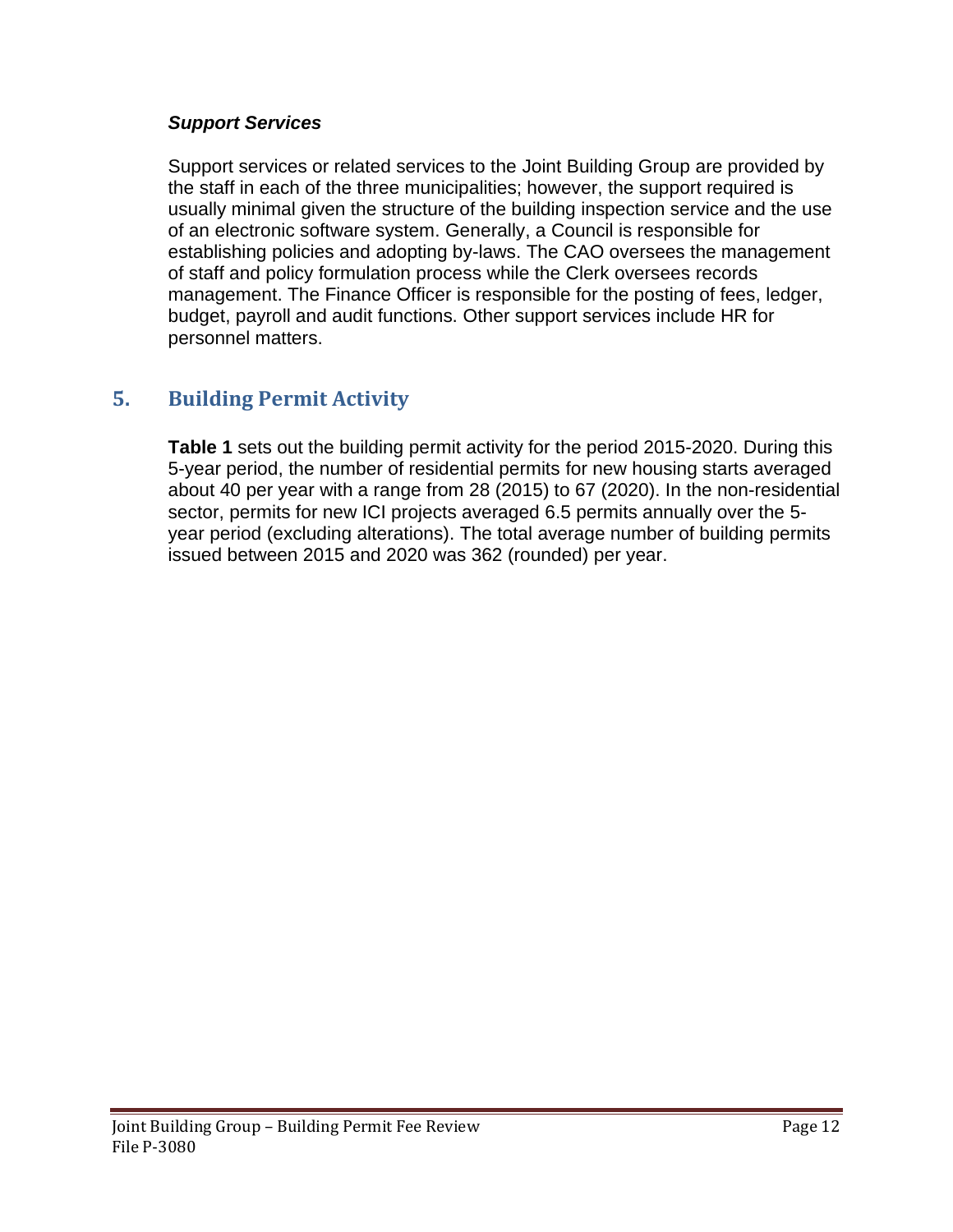| Table 1 - Building Permit Activity - Adelaide |                                                                  |                  |            |                  |             |              |             |             |             |            |                |            |             |                       |                 |                 |                  |          |                  |            |              |                  |            |                | Avg.                    |              |              |
|-----------------------------------------------|------------------------------------------------------------------|------------------|------------|------------------|-------------|--------------|-------------|-------------|-------------|------------|----------------|------------|-------------|-----------------------|-----------------|-----------------|------------------|----------|------------------|------------|--------------|------------------|------------|----------------|-------------------------|--------------|--------------|
| Metcalfe, Southwest Middlesex, North          |                                                                  | $2015 -$         | $2015 -$   | $2015 -$         | Total       | $2016 \cdot$ | $2016 -$    | $2016 -$    | Total       | $2017 -$   | $2017 -$       | $2017 -$   | Total       | $2018 -$              | $2018 -$        | $2018 -$        | Total            | $2019 -$ | $2019 -$         | $2019 -$   | Total        | 2020             | 2020       | 2020           | Total                   | 2015-        | Totals       |
| <b>Middlesex</b>                              |                                                                  | AM               | SM         | <b>NM</b>        | 2015        | AM           | SM          | <b>NM</b>   | 2016        | AM         | <b>SM</b>      | <b>NM</b>  | 2017        | AM                    | SM              | <b>NM</b>       | 2018             | AM       | SM               | <b>NM</b>  | 2019         | AM               | SM         | <b>NM</b>      | 2020                    | 2020         |              |
| Major Permits (\$25,000 +)                    |                                                                  |                  |            |                  |             |              |             |             |             |            |                |            |             |                       |                 |                 |                  |          |                  |            |              |                  |            |                |                         |              |              |
| <b>Residential Permits (Group C)</b>          |                                                                  |                  |            |                  |             |              |             |             |             |            |                |            |             |                       |                 |                 |                  |          |                  |            |              |                  |            |                |                         |              |              |
|                                               |                                                                  |                  |            |                  |             |              |             |             |             |            |                |            |             |                       |                 |                 |                  |          |                  |            |              |                  |            |                |                         |              |              |
|                                               | Singles/Cottages<br>Semis                                        | 9.0              | 7.0        | 11.0             | 27.0<br>0.0 | 4.0<br>0.0   | 14.0<br>1.0 | 15.0<br>0.0 | 33.0<br>1.0 | 5.0        | 16(            | 28.0       | 49.0<br>0.0 | 2.0                   | 9.0             | 7.0             | 18.0<br>0.0      | 15.0     | 17.0             | 15.0       | 47.0<br>0.0  | 14.0             | 16.0       | 22.0           | 52.0<br>0. <sub>C</sub> | 37.7<br>0.3  | 37.7<br>38.0 |
|                                               | Mobile Homes                                                     | 0.0              | 1.0        | 0.0              | 1.0         | 0.0          | 1.0         | 0.0         | 1.0         | 0.0        | 2(             | 0.0        | 2.0         |                       |                 |                 | $\overline{0.0}$ | 0.(      | 0.0              | 2.0        | 2.0          | 0 <sub>0</sub>   | 5.0        | 0.0            | 5.0                     | 0.6          | 0.6          |
| Sub-Total - Low Density                       |                                                                  |                  |            |                  | 0.0         |              |             |             | 0.0         |            |                |            | 0.0         |                       |                 |                 | 0.0              |          |                  |            | 0.0          |                  |            |                | 0.0                     |              | 38.6         |
|                                               | Towns/Row                                                        |                  |            |                  | 0.0         |              |             |             | 0.0         |            |                |            | 0.0         |                       |                 |                 | 0.0              |          |                  |            | 0.0          | 0.0 <sub>l</sub> | 0.0        | 5.0            | 5.0                     | 5.0          | 1.7          |
|                                               | Apts                                                             |                  |            |                  | 0.0         |              |             |             | 0.0         |            |                |            | 0.0         |                       |                 |                 | 0.0              |          |                  |            | 0.0          | 0.0              | 1.0        | 0.0            | 1.0                     |              | 5.0          |
|                                               | Major                                                            |                  |            |                  |             |              |             |             |             |            |                |            |             |                       |                 |                 |                  |          |                  |            |              |                  |            |                |                         |              |              |
|                                               | Alterations/Additions/retrofits                                  | 5(               | 5.0        | 0.0              | 10.0        | 5.0          | 2.0         | 0.0         | 7.0         | 6.0        | 4(             | 0.0        | 10.0        | 4.0                   | 12.0            | 10 <sub>c</sub> | 26.0             | 5(       | 9.0              | 17.0       | 31.0         | 0.0              | 0.0        | 1 <sup>1</sup> | 1.0                     | 5.6          | 5.6          |
|                                               |                                                                  |                  |            |                  | 0.0         |              |             |             | 0.0         |            |                |            | 0.0         |                       |                 |                 | 0.0              |          |                  |            | 0.0          |                  |            |                | 0.0                     |              |              |
|                                               |                                                                  |                  |            |                  | 0.0         |              |             |             | 0.0         |            |                |            | 0.0         |                       |                 |                 | 0.0              |          |                  |            | 0.0          |                  |            |                | 0.(                     |              |              |
| <b>Non-Residential Permits</b>                | Commercial (Groups B,D,E)                                        | 1.0              | 3.0        | 21.0             | 25.0        | 3.0          | 2.0         | 12.0        | 17.0        | 5.0        | 3(             | 3.0        | 11.0        | 0. <sub>C</sub>       | 0. <sub>C</sub> | 1.0             | 1.0              | 5(       | 5.0              | 2.0        | 12.0         | 8.0              | 2.0        | 2.0            | 12.0                    | 5.2          |              |
|                                               | Institutional (Group A)                                          | 1.0              | 1.0        | 0.0              | 2.0         | 0.0          | 5.0         | 0.0         | 5.0         | 1.0        | 1.0            | 0.0        | 2.0         | 0. <sub>C</sub>       | 4.0             | 0.0             | 4.0              | 0.0      | 2.0              | 0.0        | 2.0          | 0.0              | 4.0        | 0.0            | 4 <sub>c</sub>          | 1.3          |              |
|                                               |                                                                  |                  |            |                  | 0.0         |              |             |             | 0.0         |            |                |            | 0.0         |                       |                 |                 | 0.0              |          |                  |            | 0.0          |                  |            |                | 0. <sub>C</sub>         |              | 6.5          |
|                                               | Industrial (Group F)                                             | 3.0<br>1.0       | 0.0<br>0.0 | 0.0<br>0.0       | 3.0<br>1.0  | 1.0<br>3.0   | 0.0<br>1.0  | 0.0<br>0.0  | 1.0         | 1.0<br>5.0 | 0.0            | 5.0<br>0.0 | 6.0<br>5.0  | 2.0<br>1 <sub>c</sub> | 0.0             | 1.0             | 3.0<br>2.0       | 2(       | 0.0<br>0.0       | 0.0<br>1.0 | 2.0<br>3.0   | 0.0<br>0.0       | 2.0        | 0.0            | 2.0                     | $1.2$<br>4.8 | $1.2$<br>4.8 |
|                                               | Major Alterations/Additions (A-F)<br>Non-residential demolitions |                  |            |                  | 0.0         |              |             |             | 4.0<br>0.0  |            | 0.0<br>2.0     |            | 2.0         | 0. <sub>C</sub>       | 0.0             | 0.0<br>2.0      | 2.0              | 2(       |                  | 12.0       | 12.0         |                  | 0.0<br>4.0 | 14.0<br>2.0    | 14.0<br>6.0             | 3.7          | 3.7          |
|                                               | Farm Buildings (new)                                             | 14.0             | 15.0       | 5.0              | 34.0        | 13.0         | 12.0        | 17.0        | 42.0        | 17.0       | 8 <sub>c</sub> | 3.0        | 28.0        | 26C                   | 7.0             | 28.0            | 61.0             | 15.0     | 8.0              | 18.0       | 41.0         | 15.0             | 14.0       | 0.0            | 29(                     | 39.2         |              |
|                                               | Farm Buildings (Additions)                                       | 5.0              | 0.0        | 32.0             | 37.0        | 2.0          | 1.0         | 49.0        | 52.0        | 2.0        | 0.0            | 92.0       | 94.0        | 4.0                   |                 | 5.0             | 9.0              | 2(       | 1.0              | 26.0       | 29.0         | 2.0              | 1.0        | 3.0            | 6(                      | 37.8         | 77.0         |
|                                               | <b>Sub - Total Major Permits</b>                                 | 39.0             | 32.0       | 69.0             | 140.0       | 31.0         | 39.0        | 93.0        | 163.0       | 42.0       | 36.0           | 131.0      | 209.0       | 39.0                  | 33.0            | 54.0            | 126.0            | 46.0     | 42.0             | 93.0       | <b>181.0</b> | 39.0             | 49.0       | 49.0           | 137.                    |              | 142.4        |
|                                               |                                                                  |                  |            |                  | 0.0         |              |             |             | 0.0         |            |                |            | 0.0         |                       |                 |                 | 0.0              |          |                  |            | 0.0          |                  |            |                | 0.0                     |              |              |
| Minor Permits (< \$25,000)                    |                                                                  |                  |            |                  | 0.0         |              |             |             | 0.0         |            |                |            | 0.0         |                       |                 |                 | 0.0              |          |                  |            | 0.0          |                  |            |                | 0.0                     |              |              |
|                                               |                                                                  |                  |            |                  | 0.0         |              |             |             | 0.0         |            |                |            | 0.0         |                       |                 |                 | 0.0              |          |                  |            | 0.0          |                  |            |                | 0.0                     |              |              |
| <b>Residential Permits</b>                    |                                                                  |                  |            |                  | 0.0         |              |             |             | 0.0         |            |                |            | 0.0         |                       |                 |                 | 0.0              |          |                  |            | 0.0          |                  |            |                | 0.0                     |              |              |
|                                               | Minor Additions/Alterations                                      | 1.0              | 7.0        | 96.0             | 104.0       |              | 4.0         | 110.0       | 114.0       | 3.0        | 4.0            | 12.0       | 19.0        | 2.0                   | 9.0             | 33.0            | 44.0             | 1.0      | 13.0             | 44.0       | 58.C         | 7.0              | 5.0        | 13.0           | 25.0                    | 60.7         |              |
|                                               | Garage/Carport/Storage Shed                                      | 7.0              | 11.0       | 0.0              | 18.0        | 11.0         | 19.0        | 0.0         | 30.0        | 13.0       | 15.0           | 27.0       | 55.0        | 14.0                  | 22.0            | 4.0             | 40.0             | 15.0     | 17.0             | 2.0        | 34.0         | 0.0              | 19.0       | 2.0            | 21.                     | 33.0         | 93.7         |
|                                               | Deck                                                             | 2.0              | 8.0        | 0.0 <sub>l</sub> | 10.0        | 1.0          | 3.0         | 0.0         | 4.0         | 3.0        | 8.0            | 7.0        | 18.0        | 1 <sub>c</sub>        | 3.0             | 15.0            | 19.0             | 5.0      | 14.0             | 18.0       | 37.0         | 5.0              | 5.0        | 4.0            | 14.0                    | 17.0         | 17.0         |
|                                               | Residential demolitions                                          | $\overline{2.0}$ | 8.0        | 0.0              | 10.0        | 1.0          | 6.0         | 0.0         | 7.0         | 6.0        | 4(             | 6.0        | 16.0        | 7. <sub>C</sub>       | 11.0            | 11.0            | 29.0             | 10.0     | 3.0              | 12.0       | 25.0         | 10.0             | 5.0        | 5.0            | 20.0                    | 17.8         | 17.8         |
|                                               | Pools - Inground/above ground                                    | 0.0              | 2.0        | 0.0              | 2.0         | 4.0          | 0.0         | 0.0         | 4.0         | 3.0        | 3(             | 14.0       | 20.0        | 3 <sub>c</sub>        | 5.0             | 17.0            | 25.0             | 6(       | $\overline{7.0}$ | 17.0       | 30C          | 6.0              | 5.0        | 13.0           | 24.0                    | 17.5         | 17.5         |
|                                               | Solid Fuel Applicances                                           |                  |            |                  | 0.0<br>0.0  |              |             |             | 0.0<br>0.0  |            |                |            | 0.0<br>0.0  |                       |                 |                 | 0.0<br>0.0       |          |                  |            | 0.0<br>0.0   |                  |            |                | 0. <sub>C</sub><br>0.0  |              | 0.0<br>0.0   |
| Non-Residential Permits                       | <b>Minor Additions/Alterations</b>                               |                  |            |                  | 0.0         |              |             |             | 0.0         |            |                |            | 0.0         | 0. <sub>C</sub>       | 0. <sub>C</sub> | 26.0            | 26.0             |          | 0.0              | 28.0       | 28.0         | 0.0              | 0.0        |                | 16.0                    |              |              |
|                                               |                                                                  |                  |            |                  |             |              |             |             |             |            |                |            |             |                       |                 |                 |                  | 0.(      |                  |            |              |                  |            | 16.0           |                         | 11.7         | 11.7         |
|                                               | Mobile Signs                                                     | 0.0              | 1.0        | 0.0              | 1.0         | 0.0          | 0.0         | 0.0         | 0.0         |            | 5.0            |            | 5.0         | 0. <sub>C</sub>       | 0.0             | 1.0             | 1.0              | 0.0      | 0.0              | 21.0       | 21.0         | 0.0              | 0.0        | 2.0            | 2(                      | 5.0          | 5.0          |
|                                               | <b>Designated Structures</b>                                     |                  |            |                  | 0.0         |              |             |             | 0.0         |            |                |            | 0.0         |                       |                 | 1.0             | 1.0              |          |                  |            | 0.0          |                  |            |                | 0.0                     | 0.2          |              |
|                                               | Signs, Towers, Solar Panels,                                     |                  |            |                  |             |              |             |             |             |            |                |            |             |                       |                 |                 |                  |          |                  |            |              |                  |            |                |                         |              |              |
|                                               | Tents<br><b>School Portables</b>                                 | 4.0              | 3.0        | 0.0              | 7.0<br>0.0  | 5.0          | 4.0         | 0.0         | 9.0<br>0.0  | 7.0        | 2(             | 2.0        | 11.0<br>0.0 | 3 <sub>c</sub>        | 7 <sub>1</sub>  | 3.0             | 13.0<br>0.0      | 8(       | 7.0              | 10.0       | 25.0<br>0.0  | 6.0              | 1.0        | 3.0            | 10.0<br>0.0             | 12.5         |              |
|                                               | Pre-engineered fabric Buildings                                  |                  |            |                  | 0.0         |              |             |             | 0.0         |            |                |            | 0.0         |                       |                 |                 | 0.0              |          |                  |            | 0.0          |                  |            | 6.0            | 6.C                     | 1.0          | 18.7         |
| Sub-Total Minor Alterations                   |                                                                  |                  |            |                  | 0.0         |              |             |             | 0.0         |            |                |            | 0.0         |                       |                 |                 | 0.0              |          |                  |            | 0.0          |                  |            |                | 0.0                     |              | 175.3        |
| ∣Other Permits                                |                                                                  |                  |            |                  | 0.0         |              |             |             | 0.0         |            |                |            | 0.0         |                       |                 |                 | 0.0              |          |                  |            | 0.0          |                  |            |                | 0.0                     |              |              |
|                                               | Change of Use                                                    |                  |            |                  | 0.0         | 1.0          | 1.0         | 0.0         | 2.0         | 1.0        | 0(             | 0.0        | 1.0         | 2.0                   | 0.0             | 4.0             | 6.0              | 1.(      | 3.0              | 8.0        | 12.0         | 1.0              | 0.0        | 3.0            | 4.0                     | 4.2          | 4.2          |
|                                               | Occupancy                                                        |                  |            |                  | 0.0         |              |             |             | 0.0         |            |                |            | 0.0         |                       |                 |                 | 0.0              |          |                  |            | 0.0          |                  |            |                | 0.0                     |              |              |
|                                               | Moving/Relocation of Building                                    |                  |            |                  | 0.0         |              |             |             | 0.0         |            |                |            | 0.0         | 1 <sub>c</sub>        | 0.0             | 1.0             | 2.0              | 0.0      | 0.0              | 1.0        | 1.0          |                  |            |                | 0.0                     | 0.5          |              |
|                                               | <b>Permit Renewal/Revisions</b>                                  |                  |            |                  | 0.0         |              |             |             | 0.0         |            |                |            | 0.0         |                       |                 |                 | 0.0              |          |                  |            | 0.0          |                  |            |                | 0.(                     |              | 0.5          |
|                                               | Sewer/Water/Plumbing                                             | 14.0             | 7.0        |                  | 21.0        | 6.0          | 12.0        | 10.0        | 28.0        | 14.0       | 6.C            | 16.0       | 36.0        | 11.0                  | 25.0            | 13.0            | 49.0             | 21.(     | 45.0             | 24.0       | 90.0         | 20.0             | 0.0        | 4.0            | 24.0                    | 41.3         | 41.3         |
|                                               |                                                                  |                  |            |                  |             |              |             |             |             |            |                |            |             |                       |                 |                 |                  |          |                  |            |              |                  |            |                |                         |              | 60.7         |
|                                               | <b>Sub - Total Minor Permits</b>                                 | 30.0             | 47.0       | 96.0             | 57.7        | 29.0         | 49.0        | 120.0       | 66.C        | 50.0       | 47.0           | 84.0       | 60.3        | 44.0                  | 82.0            | 129.0           | 85.0             | 67.      | 109.0            | 185.0      | 120.3        | 55.0             | 40.0       | 71.0           | 55.3                    | 60.7         | 222.3        |
|                                               | <b>Total All Permits</b>                                         | 69.00            | 79.00      | 165.00           | 104.33      | 60.00        | 88.00       | 213.00      | 120.33      | 92.00      | 83.00          | 215.00     | 130.00      | 83.00                 | 115.00          | 183.00          | 127.00           | 113.00   | 151.00           | 278.00     | 180.7        | 94.00            | 89.00      | 120.00         | 101.00                  | 127.2        | 364.8        |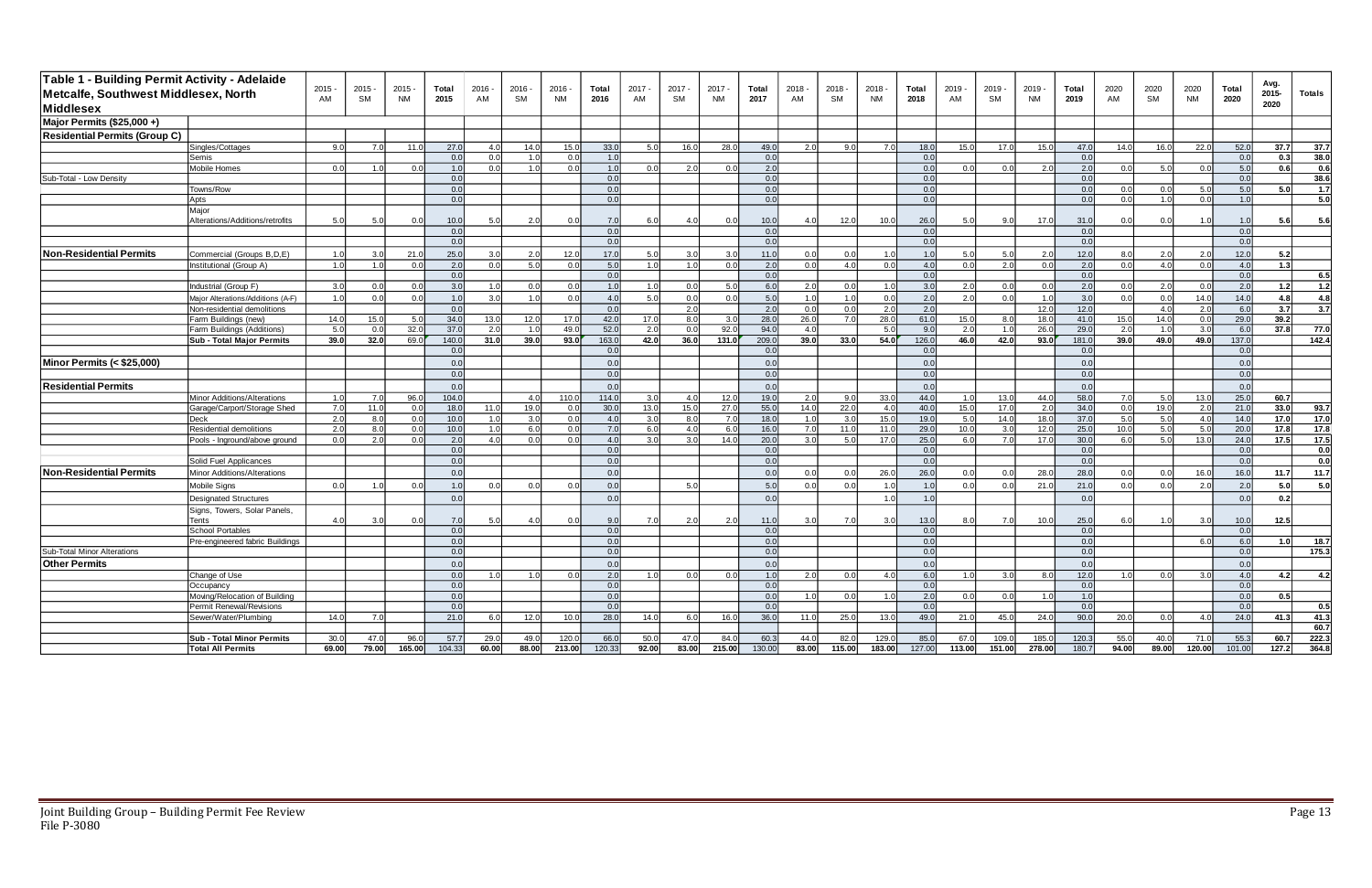# <span id="page-14-0"></span>**6. Indirect Costs**

**Table 2,** sets out the **Indirect Costs**, or the costs that are incurred by other municipal functions which support the Joint building Group. These include **Indirect Costs - Administration** which consists of the costs of Council, the CAO, Clerk's Department, Finance, Internet and HR. Given the unique circumstances, a template was prepared based on the projected costs for the Municipality of North Middlesex. The costs derived for this municipality were tripled based on the principle that costs among the three participant municipalities are similar.

**Table 2** is structured to distinguish between the salary and benefits costs derived from the time allocated by various municipal staff, and the costs of overhead. These costs are then added together to derive the total **Indirect Costs** for the support services provided to the Building Inspection Service.

The costs in **Table 2** are intended to reflect the salary and overhead for all staff which provide support services to the Joint Building Group. Salary costs are computed on the basis of the 2021 salary rates which include additional payroll costs for statutory and other municipal benefits (i.e., CPP, EI, WSIB, health benefits, OMERS etc.). The rates were calculated on a cost per hour basis for salary and benefits. For example, the Director of Finance spends approximately 2.0% of staff time on support services or 36.4 hours annually. Support services would include preparation and administration of the Joint Building Group budget as it relates to North Middlesex, the management of payroll and operational/capital costs and oversight of audit and financial transactions related to building permit fees. The number of hours spent by the Director of Finance was multiplied by the hourly salary/benefits rates to derive an annual cost of \$2,410.20 for this staff function. Similar calculations were undertaken for council, the CAO, Clerk and all other staff involved in providing support services to the Joint Building Group. Overhead administrative costs were added to the salary costs.

The **Indirect Costs** for administrative support were calculated as **\$44,498.42** for 2021. As indicated these costs would represent the collective costs of the three municipalities using the above-noted template of North Middlesex. Revenues from building permit fees should be distributed among the three municipalities on a one-third basis or \$14,832.80/municipality. **For the purposes of Section 7 of the** *Building Code Act,* **the recoverable Indirect Costs are \$44,498.42.**

# <span id="page-14-1"></span>**7. Direct Costs**

**Direct Costs** are the costs associated with the front-line delivery of the Building Inspection Service to the public. Functions such as receiving building permit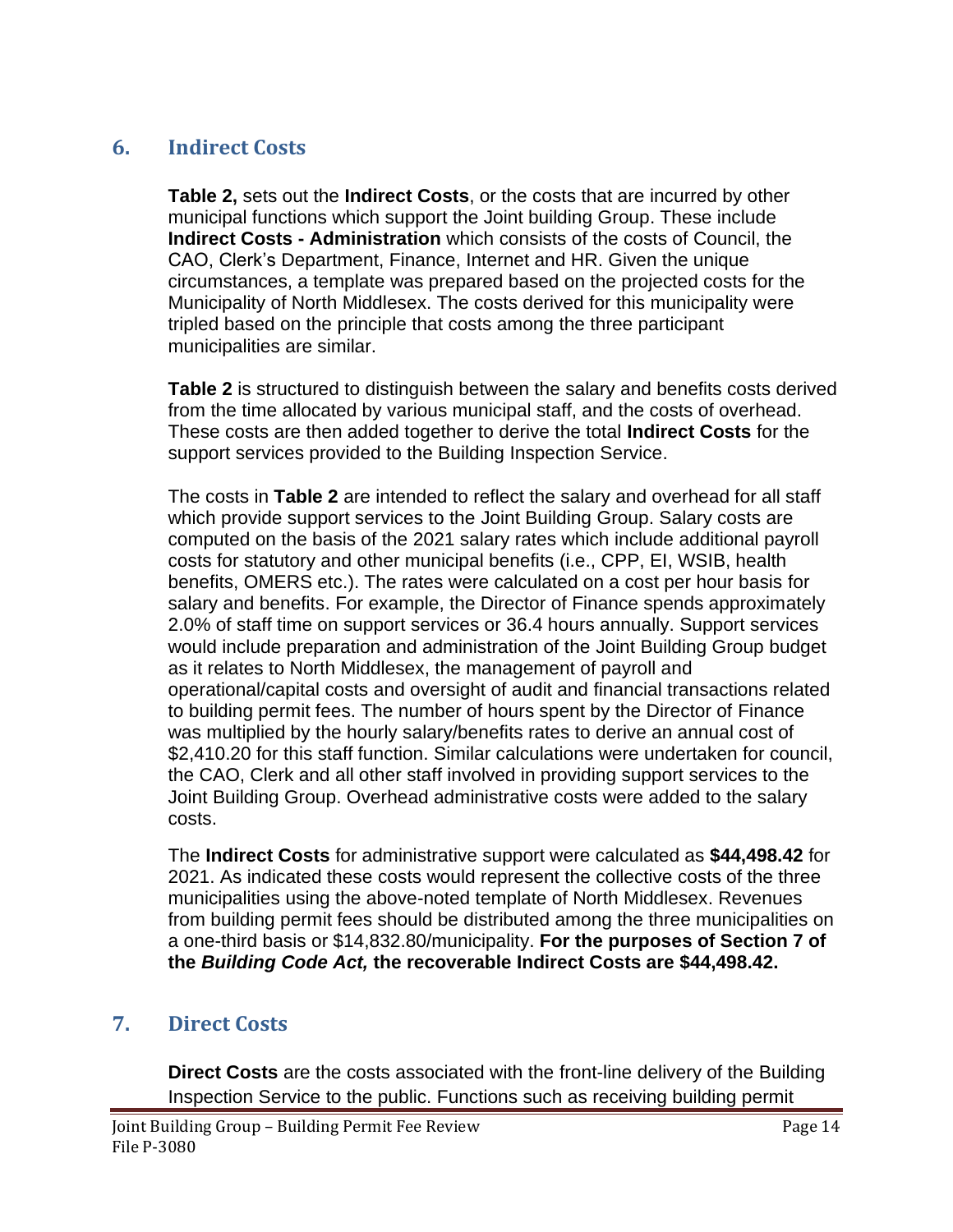applications, plan review, field inspection, enforcement and administration are included in these deliverable services. The costs for the delivery of these services are set out in **Table 3,** for 2021. The figures from the 2021 budget have been used for the purposes of calculating **Direct Costs** in **Tables 4 & 5**. These include salaries and benefits of **\$252,000** and administration or overhead and legal costs of **\$33,000** for a total of **\$285,000** for 2021.

The overhead costs include all of the costs related to the normal day-to-day operation of the Building Inspection Service including materials, supplies, certification, education and training, vehicle operations etc. Legal costs are a component cost given the need to enforce the *Building Code***.**

## **For the purposes of Section 7 of the** *Building Code Act,* **the recoverable Direct Costs are \$285,000.**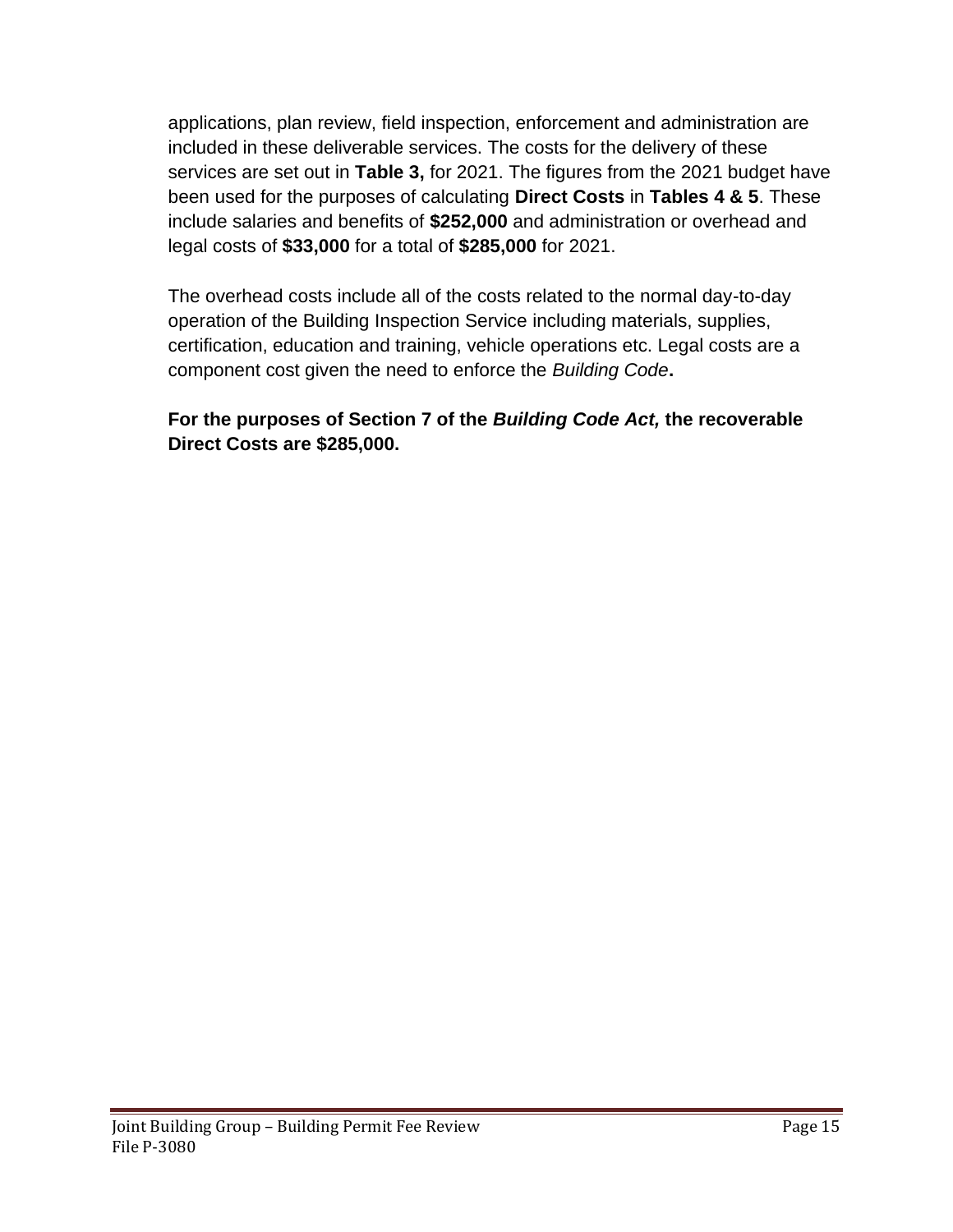| Middlesex                                    |                                                |             |                |                     |                   |                        |                                                            |                                           |                                                          |                       |
|----------------------------------------------|------------------------------------------------|-------------|----------------|---------------------|-------------------|------------------------|------------------------------------------------------------|-------------------------------------------|----------------------------------------------------------|-----------------------|
| A                                            | $\mathsf B$                                    | $\mathsf C$ | D              | E                   | F                 | G                      | H                                                          | $\mathbf{I}$                              | $\mathbf{I}$                                             | К                     |
| <b>Council or Staff Position</b>             | # of Employees in  % of Total Time<br>Position | Spent on    | No.<br>Regular | No.<br><b>Hours</b> | Hourly<br>Rate or | Total                  | <b>Total Indirect</b><br>Indirect Costs Overhead Costs for | Proportion of<br><b>Indirect Overhead</b> | Total Indirect Costs Total Costs - 3<br>- Administration | <b>Municipalities</b> |
|                                              |                                                |             |                | $C \times D$        |                   | $E \times F$           |                                                            | C x H                                     | $G + I$                                                  | $J \times 3$          |
| <b>Council Members- NW Middlesex</b>         | $\overline{7}$                                 | 0.50%       |                | 0.01                |                   | \$0.01                 | \$140,773.00                                               | \$703.87                                  | \$703.87                                                 | \$2,111.61            |
| CAO                                          | $\mathbf{1}$                                   | 2%          | 2080           | 41.60               | \$77.78           | $\overline{$}3,235.68$ | \$139,861.00                                               | \$2,237.78                                | \$5,473.46                                               | \$16,420.37           |
| <b>Clerk</b>                                 | $\mathbf{1}$                                   | 0.00%       | 2080           | 0.00                |                   | \$0.00                 |                                                            |                                           |                                                          |                       |
|                                              |                                                |             |                | 0.00                |                   | \$0.00                 |                                                            |                                           |                                                          |                       |
| <b>Finance Department</b>                    |                                                |             |                | 0.00                |                   | \$0.00                 |                                                            |                                           |                                                          |                       |
| Finance Officer (Treasurer                   | $\mathbf{1}$                                   | 2.00%       | 1820           | 36.40               | \$66.49           | \$2,420.10             |                                                            |                                           | \$2,420.10                                               | \$7,260.30            |
| Payroll Clerk                                | 0.5                                            | 0.00%       | 910            | 0.00                |                   | \$0.00                 |                                                            |                                           |                                                          |                       |
| Cashier                                      | $\mathbf{1}$                                   | 2.00%       | 1820           | 36.40               | \$33.86           | \$1,232.50             |                                                            |                                           | \$1,232.50                                               | \$3,697.51            |
| Accounts Payable Clerk                       | 0.5                                            | 1.00%       | 910            | 9.10                | \$35.79           | \$325.69               |                                                            |                                           | \$325.69                                                 | \$977.06              |
| Reception                                    | $\mathbf{1}$                                   | 2.00%       | 1820           | 36.40               | \$33.86           | \$1,232.44             |                                                            |                                           | \$1,232.44                                               | \$3,697.31            |
| Tax/Utilities Clerk                          | $\mathbf{1}$                                   | 0.00%       | 1820           | 0.00                |                   | \$0.00                 |                                                            |                                           |                                                          |                       |
| <b>Human Resources</b>                       |                                                |             |                | 0.00                |                   | \$0.00                 | \$27,950.00                                                | \$279.50                                  | \$895.75                                                 | \$2,687.26            |
| Manager of HR                                | $\mathbf{1}$                                   | 1.00%       | 1820           | 18.20               | \$33.86           | \$616.25               |                                                            |                                           |                                                          |                       |
| <b>IT Systems</b>                            |                                                |             |                | 0.00                |                   | \$0.00                 |                                                            |                                           |                                                          |                       |
| <b>IT Systems Officer</b>                    |                                                |             |                | 0.00                |                   | \$0.00                 |                                                            |                                           |                                                          |                       |
|                                              | $\mathbf{1}$                                   | 0.00%       |                | 0.00<br>0.00        |                   | \$0.00                 |                                                            |                                           |                                                          |                       |
|                                              |                                                |             |                |                     |                   | \$0.00                 |                                                            |                                           |                                                          |                       |
|                                              |                                                |             |                |                     |                   |                        |                                                            |                                           |                                                          |                       |
|                                              |                                                |             |                | 0.00                |                   | \$0.00                 |                                                            |                                           |                                                          |                       |
| Total                                        |                                                |             |                |                     |                   |                        |                                                            |                                           |                                                          |                       |
| Heat, light & Water                          |                                                |             |                |                     |                   | \$1,172.00             |                                                            |                                           | \$1,172.00                                               | \$3,516.00            |
| <b>Building Maintenance</b>                  |                                                |             |                |                     |                   | \$1,377.00             |                                                            |                                           | \$1,377.00                                               | \$4,131.00            |
|                                              |                                                |             |                |                     |                   |                        |                                                            |                                           |                                                          |                       |
|                                              |                                                |             |                |                     |                   |                        |                                                            |                                           |                                                          |                       |
| <b>Total Indirect Costs - Administration</b> |                                                |             |                |                     |                   |                        |                                                            |                                           | \$14,832.81                                              | \$44,498.42           |
| Legal                                        |                                                | 1.60%       |                |                     |                   |                        | \$10,000.00                                                | \$160.00                                  | \$160.00                                                 | \$480.00              |
| <b>Total indirect Costs - Enforcement</b>    |                                                |             |                |                     |                   |                        |                                                            |                                           |                                                          | \$0.00                |
| <b>Grand Total Indirect Costs</b>            |                                                |             |                |                     |                   |                        |                                                            |                                           | \$14,832.81                                              | \$44,498.42           |

**Table 2 - Other Municipal Services and Departments - Time Allocation - Salary Costs - Adelaide Metcalfe, Southwest Middlesex, North**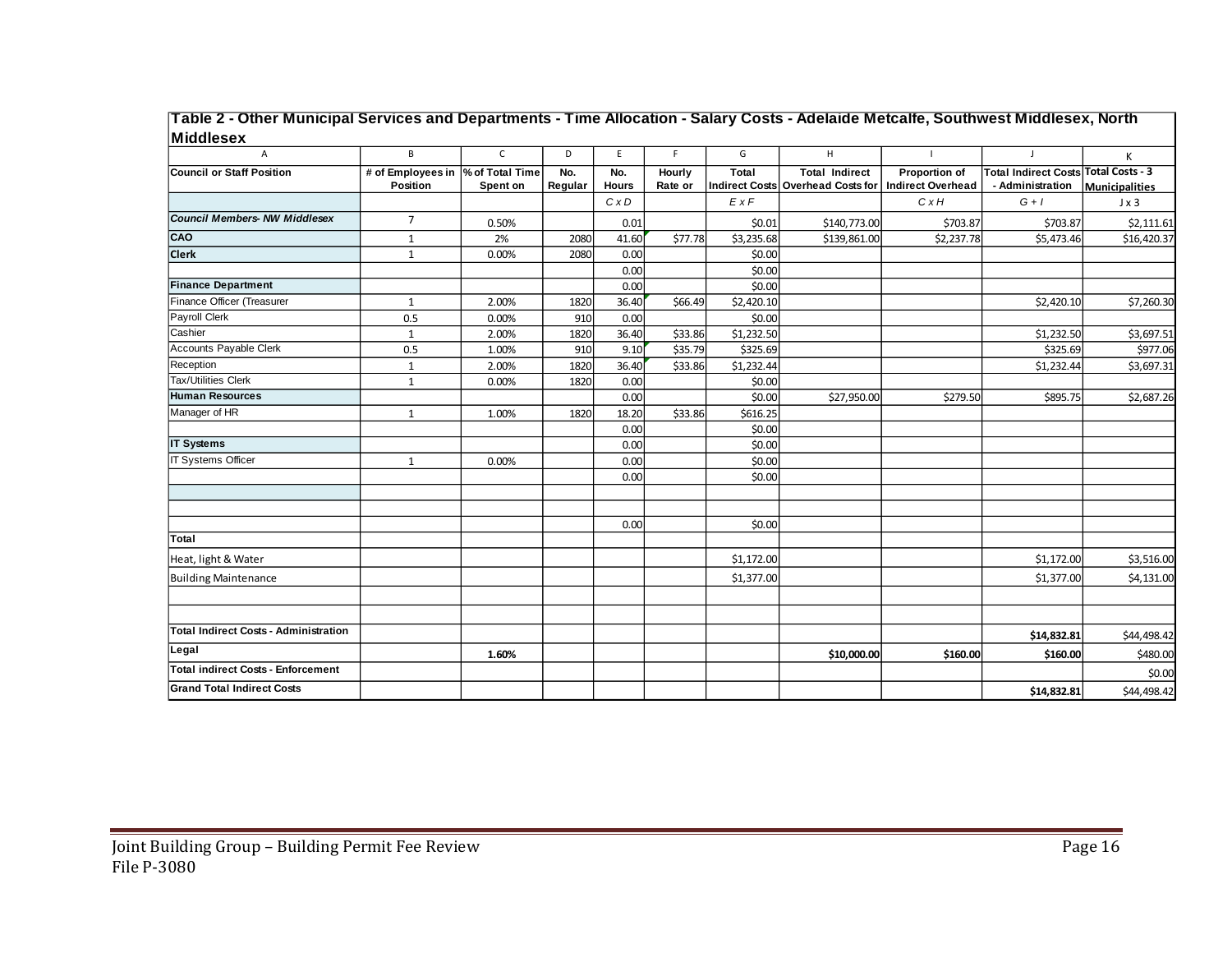| Table 3 - Building Department Costs - Adelaide Metcalfe, |             |
|----------------------------------------------------------|-------------|
| <b>Southwest Middlesex, North Middlesex</b>              |             |
| <b>Administration Costs</b>                              | 2021 Budget |
| <b>Salaries and Benefits</b>                             | \$252,000   |
| - Full Time Salaries                                     |             |
| - Full Time Benefits*                                    |             |
| - Part-time Wages                                        |             |
| - Part-time Benefits*                                    |             |
| <b>Subtotal Salaries and Benefits</b>                    | \$252,000   |
| <b>Office and Overhead</b>                               |             |
| - Utilities: heat, hydro, water, cable                   |             |
| - Uniforms/Work Clothing/Safety                          |             |
| - Office Supplies: Equipment, Stationary                 |             |
| - Furniture                                              |             |
| - Computer Software/Hardware                             |             |
| - Equipment Maintenance Agreements                       |             |
| - Subscriptions, Publications                            |             |
| - Telephone, Courier, Postage                            | \$1,000     |
| - Advertising                                            |             |
| - Insurance                                              |             |
| - Travel and Mileage                                     | \$20,000    |
| <b>Training, Education, Conferences</b>                  | \$4,000     |
| <b>Memberships and Professional Fees, Certification</b>  | \$1,000     |
| <b>Building Costs</b>                                    |             |
| - Rent or Lease                                          |             |
| - Maintenance and Cleaning                               |             |
| <b>Consulting Fees</b>                                   |             |
| <b>Other Costs</b>                                       |             |
| - Post-employment Benefits                               |             |
| - Severance Package                                      |             |
| - Topped-up Benefits (maternity leave)                   |             |
| - Vested Sick Leave                                      |             |
| <b>Subtotal Overhead</b>                                 | \$26,000    |
| <b>Enforcement Costs</b>                                 |             |
| Legal Fees                                               | \$7,000     |
| <b>Sub-Total Overhead and Enforcement Costs</b>          | \$33,000    |
| <b>Grand Total Administration and Enforcement Costs</b>  | \$285,000   |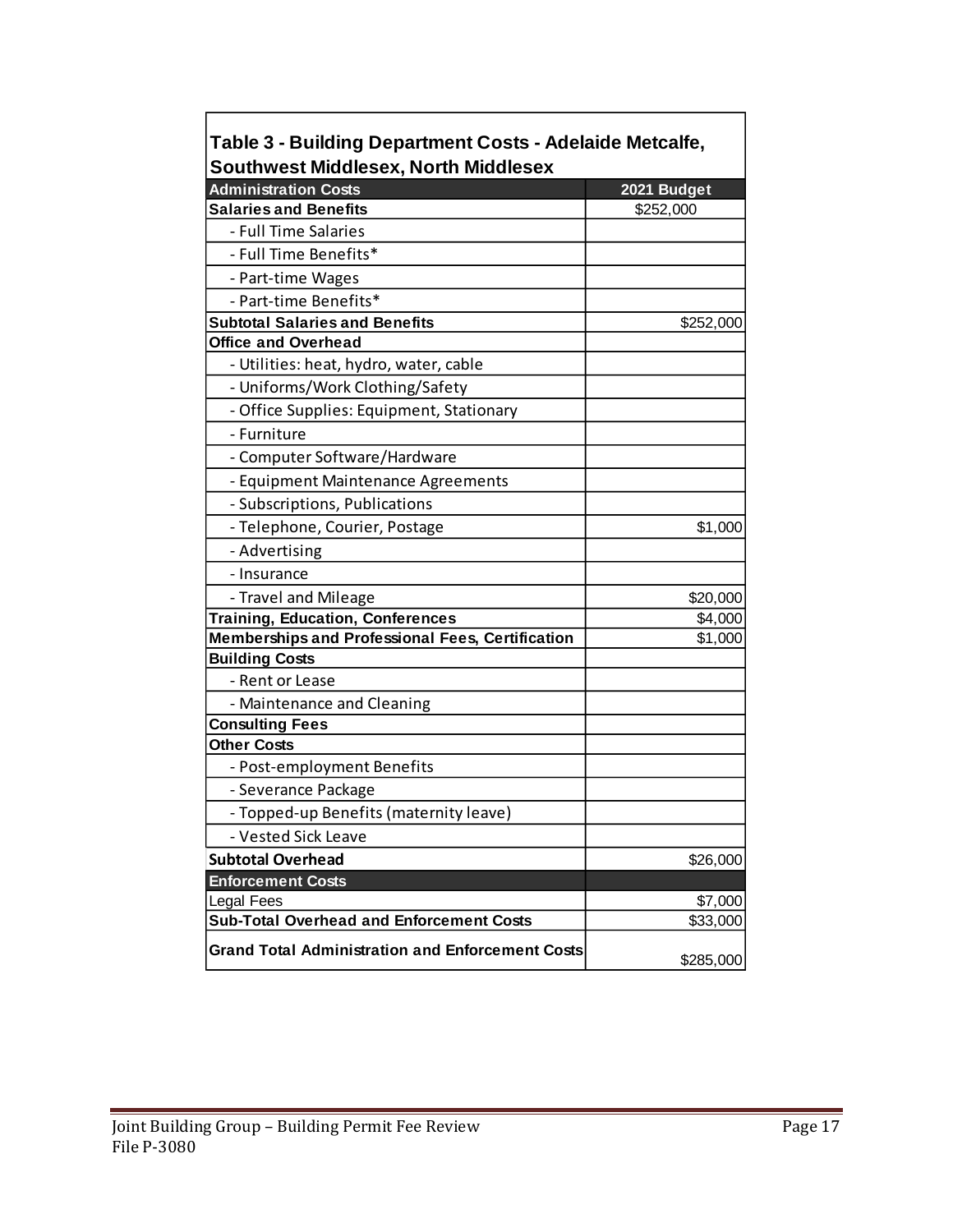# <span id="page-18-0"></span>**8. Total Direct and Indirect Costs**

The combined **Direct** and **Indirect** costs of **Administration** and **Enforcement** have been calculated in **Tables 2** and **3**. The **Direct Costs** are **\$285,000** and the **Indirect Costs** are **\$44,498.42** for a combined total of **\$329,498.42.**

These costs are considered to be the recoverable costs in establishing the building permit fee regime for the Joint Building Group. **The recoverable costs are intended to represent full-cost recovery for the provision of this municipal service.** 

## <span id="page-18-1"></span>**9. Cost Stabilization Reserve Fund**

The Joint Building Group has not established a Cost Stabilization Reserve Fund (CSRF). A Cost Stabilization Reserve Fund provides a reserve from which funds could be withdrawn to offset the costs of the building inspection service in times of low building permit activity as well as to provide a source of capital for department needs such as the purchase of computer equipment.

Tunnock Consulting Ltd. has recommended a CSRF surcharge to many municipalities who have successfully used the fund to maintain a stable cost regime for the building inspection service. Our recommendation has varied from 10 to 26% of the cost of a building permit fee. For the Joint Building Group, we would recommend a minimum of 10%. The 10% surcharge will allow the revenues help offset fluctuations in revenues which have varied from **\$290,840** to **\$359,193** over the last five years. Based on our calculations the surcharge would generate an estimated **\$27,838** in the first year of the proposed fee regime (based on the cost analysis used for this study).

# <span id="page-18-2"></span>**10. Calculation of Building Permit Fees**

The total recoverable costs of **\$329,498 (rounded)** were utilized for the purposes of calculating building permit fees. Fee calculations were undertaken are illustrated in **Tables 4** and **5**.

#### **Table 4**

The following provides a description of the components of **Table 4:**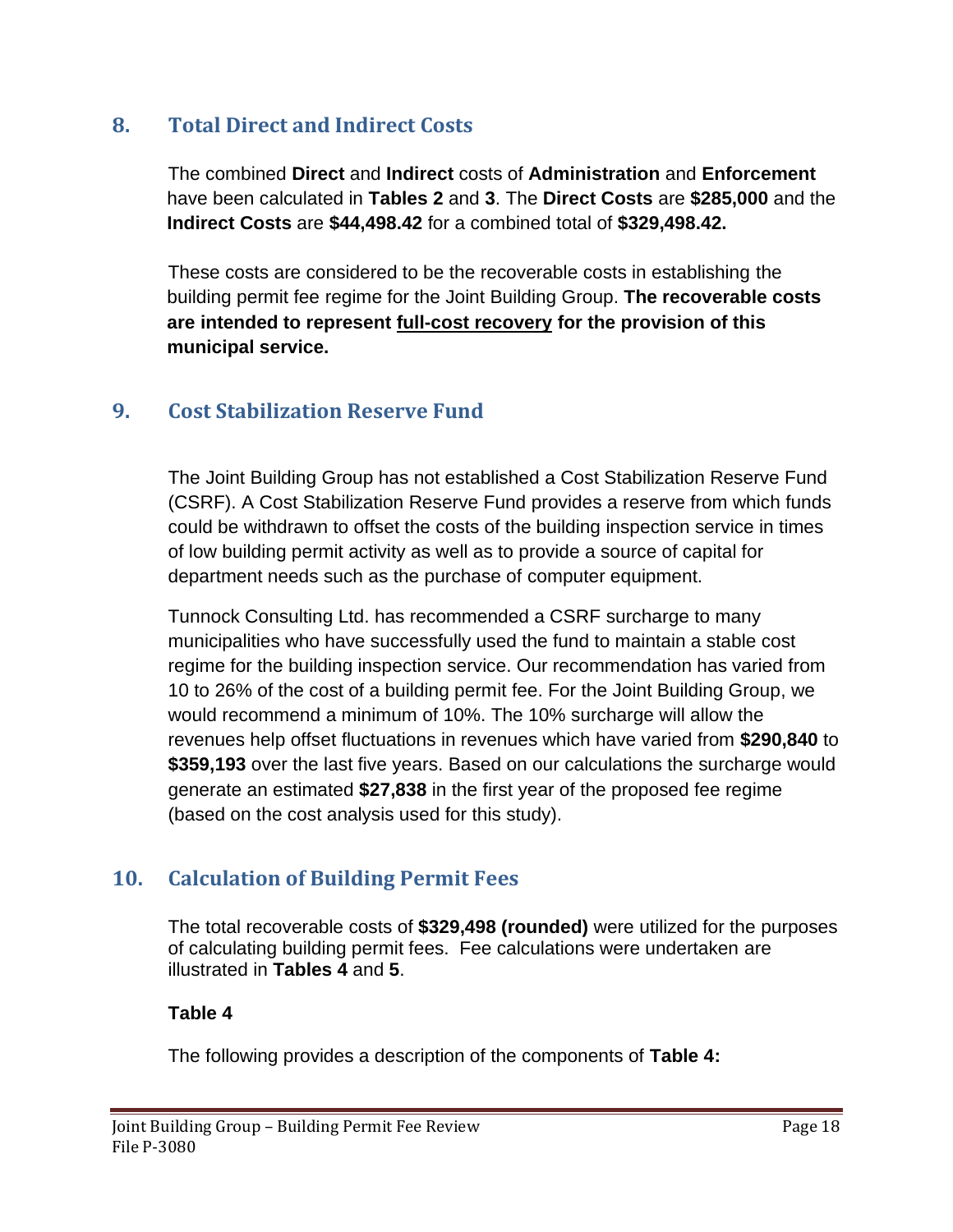- **Column B:** identifies the stages in the building permit process and the associated staff (CBO, Building Officials) that provide building services.
- **Columns C, E** and every second column thereafter set out the Class of Permit as a heading and the hours or time allocation required to complete the stage or function identified in **Column C**. For example, the time for processing a permit for a single detached dwelling is 22 hours (Line 8) on average while the number of hours required to process a permit for a deck as shown in **Column M** is 8 hours (Line 8).
- **Columns D, F** and every second column thereafter shown the associated cost for the hours spent on processing a permit. The total **Direct** salary/benefits for processing a permit for a single detached dwelling are \$1,269.61 (Column D, Line 9). Further down the column, the **Overhead Costs** of the Building Service are added (Line 11) (i.e., \$90.47/permit). Further down the column again, the **Indirect Costs** (derived from **Table 2**) are added and are shown on Line 13 or \$122.00/permit while the associated legal costs are \$1.32/permit (Line 15). The total (base) costs for processing a permit for a single detached dwelling is \$1,483.40 (Column D, Line 16). The totals are given for each class of permit or other associated service in subsequent columns in **Table 4**.
- The total revenue from the base cost (excluding adjustments in **Table 5**) is shown in Line 18. For low density (single and semi-detached dwellings), the total is \$56,298.39.

## **Table 5 – Summary and Proposed Fee Regime**

- **Column A**: sets out the various types of permits and services derived -from **Tables 1 & 4.**
- **Column B**: sets out the base level of fees derived from the calculations in **Table 4** (as described above).
- **Column C**: is an adjustment for cost recovery which has two effects: 1) the first effect is to reduce the permit fee value for specified types of permits (i.e. an accessory structure such as a garden shed, a deck, a woodstove, standalone plumbing, etc.). The intent is to ensure that the cost of the permit will not deter applicants from obtaining such permits. A cross subsidy is applied to approximately 200 permits. The potential loss of revenues from reducing permit fees for the cross subsidy is significant (i.e., in excess of \$70,000). The transfer of the lost revenue to other (major) types of permits through the cross subsidy will raise a permit for a single detached dwelling by an estimated \$600/permit). An additional adjustment was made to raise permit fees to ensure full cost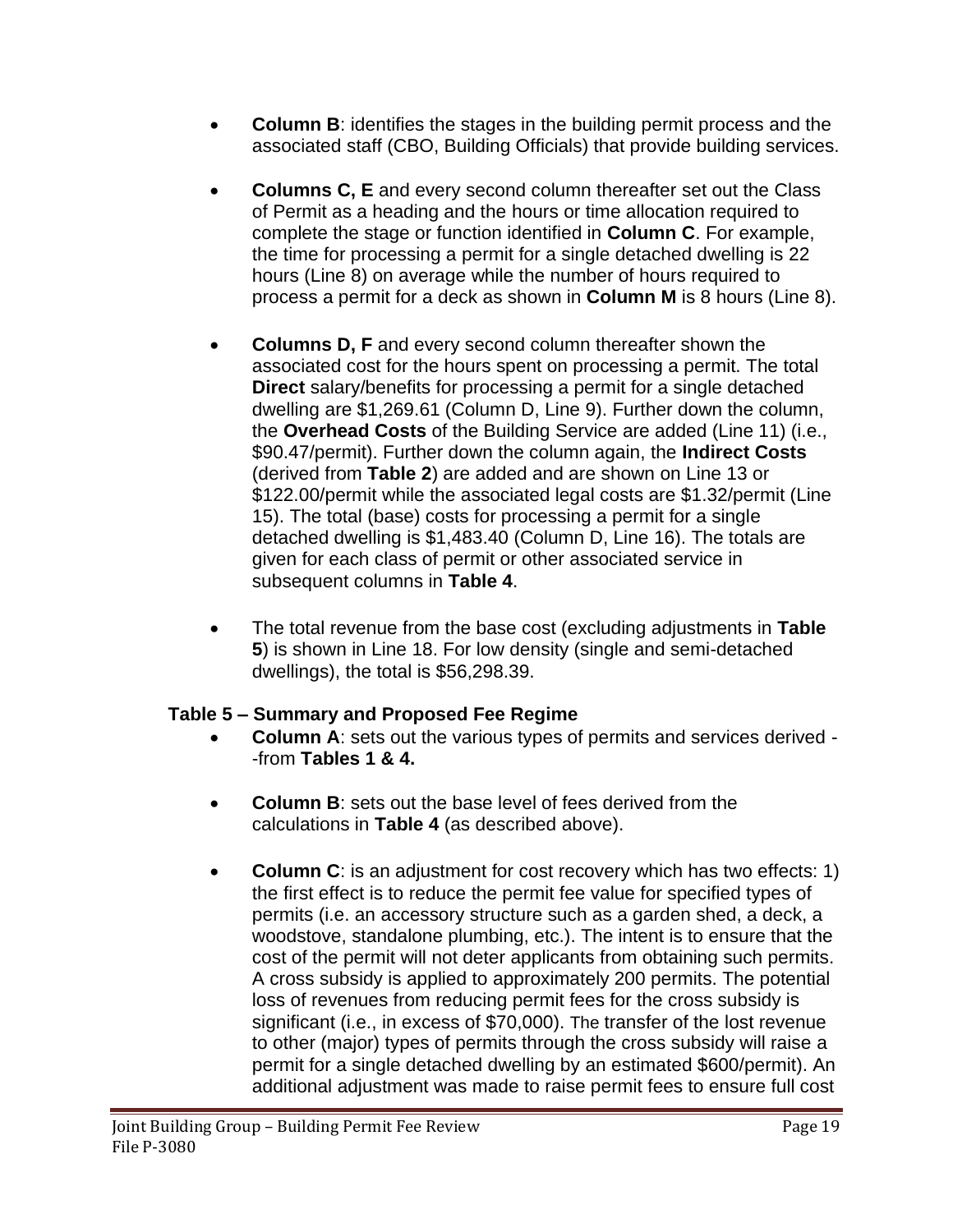recovery for the estimated **\$329,498**. The effect is to increase the cost of a permit for a single detached dwelling by an additional \$600.00. Adjustments have been made to major non-residential permits (Groups A, B, D, E and F) by adding up to \$1,500 to the cost of the permit.

- **Column D**: sets out the calculation for the Cost Stabilization Reserve Fund. The calculation adds 10% to the cost of the permit and is designed to offset the fluctuation in permit fee revenues in less active years (see Section 9). For example, the Cost Stabilization Reserve Fund could be used to offset declines in fee revenues from a reduced level of permit activity and/or could be used for anticipated (new) operational or capital costs (i.e. replacement of computers, replacement of municipal vehicles used for building inspection etc.). The addition of a 10% reserve fund levy would increase the cost of a permit for a single detached dwelling by \$208.34. The Joint Building Group should carefully monitor growth trends to ensure that permit fee revenues are in line with expenditures.
- **Column** E: is an adjustment for larger scale projects. Larger scale projects involve more time to conduct plan reviews and field inspections. The pro-rated levy is based on dividing the base fee in **Column C** by the number of square feet for an average dwelling size floor area (i.e., 2,000 ft.<sup>2</sup>) For example, for a single detached dwelling, the pro-rated levy of \$1.00/ft.<sup>2</sup> is calculated as \$1,483.40 /1,500 square feet =  $$1.00$ /ft.<sup>2</sup>. The calculated rate of  $$1.00$ /ft.<sup>2</sup> represents the average level of effort required for providing the building inspection service for this class of permit.

Consequently, an application for a single detached dwelling with a floor area of 2,500 ft.<sup>2</sup> would cost \$3,291.74 or (2,500 ft.<sup>2</sup> – 2,000 ft.<sup>2</sup> *x*  $$1.00 + $2,291.74 = $2,791.74$ . The pro-rated levy would apply to all residential housing types, and ICI permits only. A graduated fee increase is recommended for ICI buildings.

- **Column F**: is the total average number of permits issued per year for various classes of permits as derived from **Tables 1** & **Table 4.**
- **Column G**: is the calculation of the potential revenue the Joint Building Group would receive for permits based on the addition of 10% for the reserve fund calculated on a 5-year average for building permit activity or \$359,890. The revenue stream will result in the generation of an estimated \$26,809 in 2021 needed to fund the Cost Stabilization Reserve Fund (see **Table 5** above).
- **Column H**: represents the potential revenue without the 10% reserve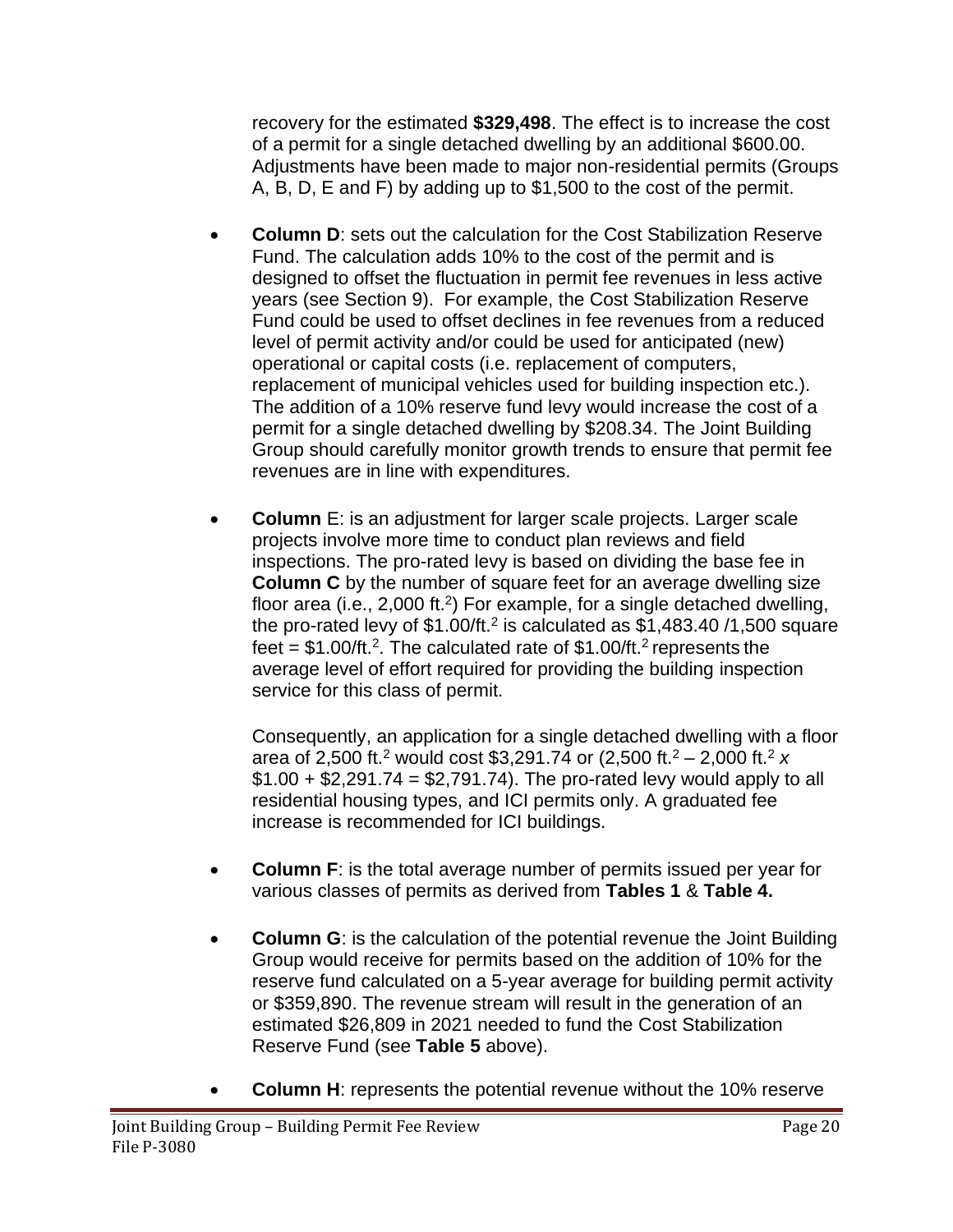fund levy or \$333,081 (rounded). The revenue stream will result in fullcost recovery for the **Direct Costs** and **Indirect Costs** required to deliver the building inspection service by the Joint Building Group based on the five-year average of building permit activity.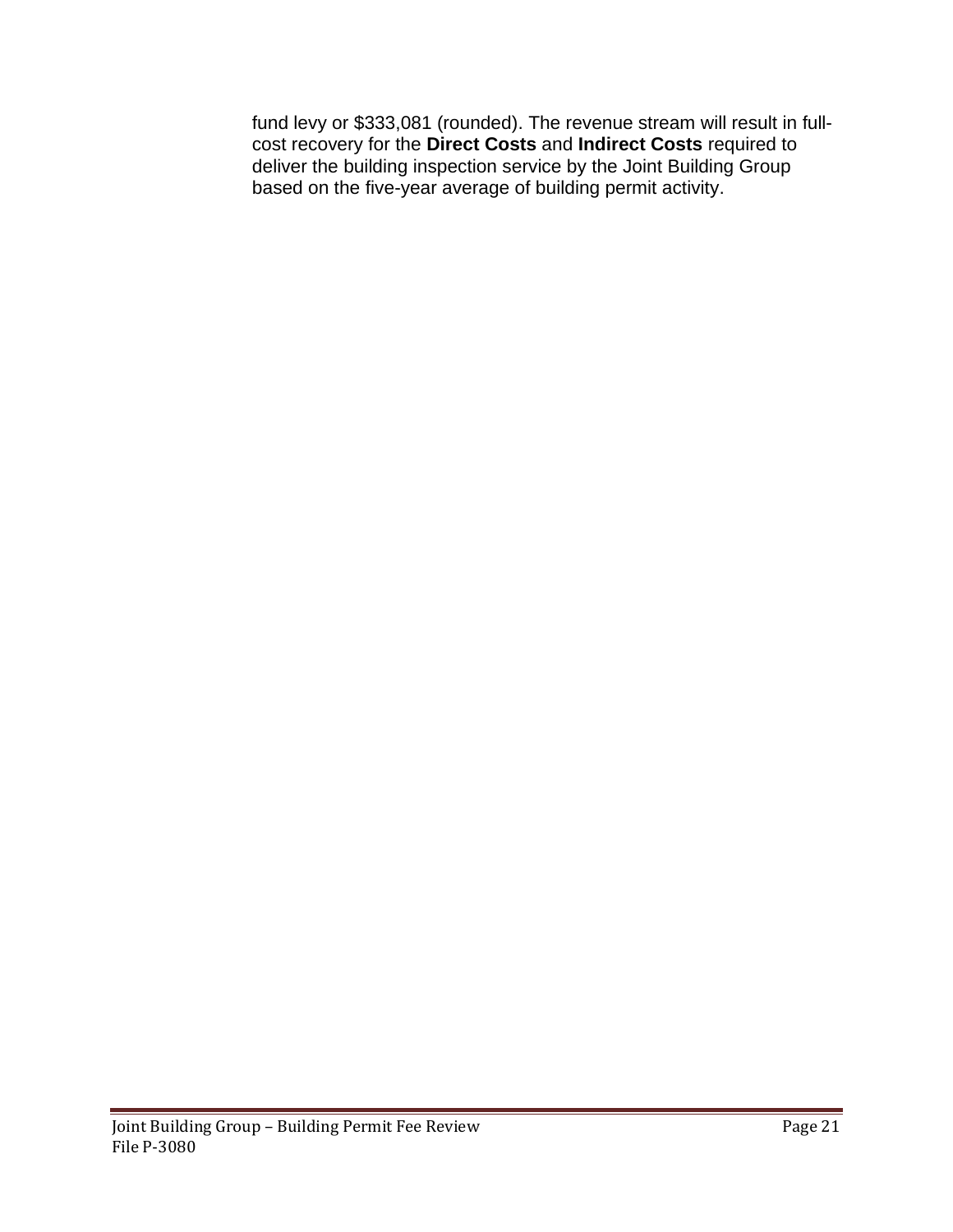| A B C D E F G H I J K L M N O P Q R S T U V W X Y Z AA AB                                                                                 |                      |                                                         |                         |               |                           |                                       |                             |                                    |                                    |                                                                                   |                |                      |                         |                      |                            |                      |                                   |              |                       |                                                                                                                |                              |                                   |                            |                     |                          |                        | AC                                    | AD AE AF AG AH AI     |                           |                                                                         |                         |                         |                               | AJ AK                |                       | AL AM AN           |                       |                       |
|-------------------------------------------------------------------------------------------------------------------------------------------|----------------------|---------------------------------------------------------|-------------------------|---------------|---------------------------|---------------------------------------|-----------------------------|------------------------------------|------------------------------------|-----------------------------------------------------------------------------------|----------------|----------------------|-------------------------|----------------------|----------------------------|----------------------|-----------------------------------|--------------|-----------------------|----------------------------------------------------------------------------------------------------------------|------------------------------|-----------------------------------|----------------------------|---------------------|--------------------------|------------------------|---------------------------------------|-----------------------|---------------------------|-------------------------------------------------------------------------|-------------------------|-------------------------|-------------------------------|----------------------|-----------------------|--------------------|-----------------------|-----------------------|
| Table 4 - Time Allocation by Type of Permit - Adelaide Metcalfe, Southwest Middlesex, North Middlesex<br>Staff Position & Av. # Group 'C' |                      | Cost                                                    | Group 'C'               |               | Group 'C'                 | Cost                                  | Group 'C':                  | Cost                               | Group 'C' Other: Cost              |                                                                                   | Group 'C'      | Cost                 | Group 'C'               | Cost                 | Group 'C'                  |                      | Cost Groups 'A, B, Cost           |              | Group 'F'             | Cost                                                                                                           | Groups 'A,                   | Cost Non-                         |                            |                     | Cost Groups 'A, B,       | Cost                   | Other Permits:                        |                       | Cost Septic Tanks,        | Cost                                                                    | Farm                    | Cost                    | Designated                    | Cost                 | Solid Fuel            |                    | Cost Change of Cost   |                       |
| hrs. spent per function Residential<br>(hours)                                                                                            | singles, semis,      |                                                         | Mobile Homes<br>(hours) |               | Residential<br>Multiple - |                                       | Residential<br><b>Major</b> |                                    | Minor<br>Alterations,              |                                                                                   | Deck (hours)   |                      | Pools,<br>inground,     |                      | Residential<br>Demolitions |                      | D, E'<br>Commercial               |              | Industrial<br>(hours) |                                                                                                                | B, D, E & F'<br><b>Major</b> |                                   | residential<br>demolitions |                     | D, E & F'<br>Minor       |                        | Occupancy,<br>Moving/Relocation of    |                       | sewer, water,<br>plumbing |                                                                         | <b>Buildings</b><br>and |                         | structures<br>(Solar Panels)  |                      | Burning<br>Appliance  |                    | Use (no<br>constructi |                       |
|                                                                                                                                           | 2-unit<br>dwellings, |                                                         |                         |               | Towns/RowA<br>partments   |                                       | alterations &<br>additions  |                                    | retrofit, Garage,<br>Carport, shed |                                                                                   |                |                      | above ground<br>(hours) |                      | (hours)                    |                      | retail, motels,<br>institutional, |              |                       |                                                                                                                | alterations<br>additions     |                                   | (hours)                    |                     | alterations<br>additions |                        | building, Renew<br>Permit,<br>(hours) |                       |                           |                                                                         | Additions               |                         | Retaining<br>Walls, school    |                      | Installation<br>(Wood |                    | on)                   |                       |
|                                                                                                                                           | cottages<br>(hours)  |                                                         |                         |               | (hours)                   |                                       | (hours)                     |                                    | (hours)                            |                                                                                   |                |                      |                         |                      |                            |                      | recreational<br>(hours)           |              |                       |                                                                                                                | (hours)                      |                                   |                            |                     | (hours)                  |                        |                                       |                       |                           |                                                                         |                         |                         | portables, pre-<br>engineered |                      | Stove),<br>plumbing   |                    |                       |                       |
|                                                                                                                                           |                      |                                                         |                         |               |                           |                                       |                             |                                    |                                    |                                                                                   |                |                      |                         |                      |                            |                      |                                   |              |                       |                                                                                                                |                              |                                   |                            |                     |                          |                        |                                       |                       |                           |                                                                         |                         |                         | buildings)                    |                      |                       |                    |                       |                       |
|                                                                                                                                           |                      |                                                         |                         |               |                           |                                       |                             |                                    |                                    |                                                                                   |                |                      |                         |                      |                            |                      |                                   |              |                       |                                                                                                                |                              |                                   |                            |                     |                          |                        |                                       |                       |                           |                                                                         |                         |                         |                               |                      |                       |                    |                       |                       |
| 1.Plan Review                                                                                                                             |                      | 3.00 \$ 175.62 2.00                                     |                         |               | \$ 117.08 3               | \$175.62                              |                             | 4 \ \ \ \ \ \ \ 234.16             | $\overline{2}$                     | \$ 117.08 2.00                                                                    |                | 117.08               | 2.00                    | 117.08               |                            |                      |                                   |              |                       | 2.00 \ \ 8 \ 117.08 \ \ 14 \ \ \ 8 \ 819.56 \ \ 14 \ \ \ 8 \ 819.56 \ \ 14 \ \ \ 8 \ 819.56 \ \ 14 \ \ \ \ \ 8 |                              |                                   |                            |                     | \$ 117.08 3              | \$175.62               | $\overline{\phantom{a}}$              |                       |                           |                                                                         |                         |                         |                               |                      |                       |                    | 4 <sup>1</sup>        | \$234.16              |
| 2. Inspections                                                                                                                            |                      | 17.00   \$ 995.18 3.00                                  |                         | 175.62        | 17                        | 995.18<br>$\overline{\mathbf{s}}$     | 15                          | \$ 878.10                          | 4                                  | $\frac{1}{2}$ 234.16                                                              | 4.00           | 234.16               | 3.00                    | 175.62               |                            | 234.16               | 40                                |              |                       |                                                                                                                |                              |                                   | 4 <sup>1</sup>             | \$234.16            | 10                       | \$ 585.40              | $\overline{2}$                        | 117.08                | 4 <sup>1</sup>            |                                                                         |                         | 702.48                  | 4                             | \$234.16             |                       | 4.00 \ \ \$ 234.16 |                       | \$ 117.08             |
| 3. Administration                                                                                                                         | 1.00                 | $\sim$ $\sim$<br>40.27                                  | 1.00                    |               | 40.27<br>$\overline{1}$   | 40.27                                 | $\frac{1}{2}$               | 40.27<br>$\overline{\phantom{a}}$  | $\frac{1}{2}$                      | 40.27                                                                             | 1.00           | 40.27                | 1.00                    | 40.27                | 1.00                       | $\sqrt{S}$<br>40.27  | $\overline{1}$                    | 40.27        | $1 \quad$ S           | 40.27                                                                                                          | $\frac{1}{2}$                | 40.27<br>$\overline{\phantom{a}}$ | $\overline{1}$             | 40.27               | $\frac{1}{2}$            | $\mathcal{S}$<br>40.27 | $\overline{1}$                        | 40.27                 | $\overline{1}$            | \$ 40.27                                                                | 1.00                    | 40.27                   | <sup>1</sup>                  | \$40.27              | 1.00                  | \$ 40.27           |                       | 40.27<br>$\mathbf{s}$ |
| 4. Enforcement                                                                                                                            |                      | $1.00$ $\begin{vmatrix} 5 & 58.54 & 1.00 \end{vmatrix}$ |                         |               | 58.54<br>$\frac{1}{2}$    | \$ 58.54                              |                             |                                    | $\frac{1}{2}$                      | $\begin{array}{ c c c c c } \hline \text{S} & 58.54 & 1.00 \\ \hline \end{array}$ |                | 58.54                | 1.00                    | 58.54                |                            | 1.00 \$ 58.54        | $\frac{1}{2}$                     | $\sqrt{S}$   | 58.54 1   \$          | 58.54                                                                                                          |                              | $1 \mid S$ 58.54 1                |                            | \$58.54             | 1                        | \$ 58.54               | $\frac{1}{2}$                         | 58.54                 | $\frac{1}{2}$             | $\begin{array}{ c c c c c } \hline s & 58.54 & 1.00 \hline \end{array}$ |                         | 58.54<br>$\overline{1}$ | $\frac{1}{2}$                 | \$58.54              |                       | 1.00   \$ 58.54    |                       | \$ 58.54              |
| 8 Total # Hours                                                                                                                           | 22.00                |                                                         | 7.00                    |               | 22                        |                                       | 21                          |                                    | 8 <sup>1</sup>                     |                                                                                   | 8 <sup>1</sup> |                      | 7.00                    |                      |                            |                      | 56                                |              | 56                    |                                                                                                                | 48                           |                                   | 8 <sup>7</sup>             |                     | 15                       |                        | 6 <sup>6</sup>                        |                       | 8 <sup>7</sup>            |                                                                         |                         |                         | 8 <sup>1</sup>                |                      | 9                     |                    | 8 <sup>7</sup>        |                       |
| Total - Direct Costs -<br>9 Enforcement S's                                                                                               |                      | \$1,269.61                                              |                         | 391.51        |                           | \$1,269.61                            |                             | \$1,211.07                         |                                    | \$450.05                                                                          |                | \$450.05             |                         | 391.51               |                            | \$450.05             |                                   | 3,259.97     |                       | 3,259.97                                                                                                       |                              | \$2,791.65                        |                            | \$450.05            |                          | \$ 859.83              |                                       | \$ 332.97             |                           | \$450.05                                                                |                         | \$1,035.45              |                               | \$450.05             |                       | \$ 508.59          |                       | \$ 450.05             |
| Total Direct Costs<br>Building                                                                                                            |                      |                                                         |                         |               |                           |                                       |                             |                                    |                                    |                                                                                   |                |                      |                         |                      |                            |                      |                                   |              |                       |                                                                                                                |                              |                                   |                            |                     |                          |                        |                                       |                       |                           |                                                                         |                         |                         |                               |                      |                       |                    |                       |                       |
| Administration                                                                                                                            |                      |                                                         |                         |               |                           |                                       |                             |                                    |                                    |                                                                                   |                |                      |                         |                      |                            |                      |                                   |              |                       |                                                                                                                |                              |                                   |                            |                     |                          |                        |                                       |                       |                           |                                                                         |                         |                         |                               |                      |                       |                    |                       |                       |
| 11S<br>33,000,00                                                                                                                          |                      | 90.47                                                   |                         | 90.47         |                           | 90.47                                 |                             | 90.47                              |                                    | 90.47                                                                             |                | 90.47                |                         | 90.47                |                            | 90.47                |                                   | 90.47        |                       | 90.47                                                                                                          |                              | 90.47                             |                            | 90.47               |                          | 90.47                  |                                       | 90.47                 |                           | 90.47                                                                   |                         | 90.47                   |                               | 90.47                |                       | 90.47              |                       | 90.47                 |
| Total - Indirect<br>$Costs -$                                                                                                             |                      |                                                         |                         |               |                           |                                       |                             |                                    |                                    |                                                                                   |                |                      |                         |                      |                            |                      |                                   |              |                       |                                                                                                                |                              |                                   |                            |                     |                          |                        |                                       |                       |                           |                                                                         |                         |                         |                               |                      |                       |                    |                       |                       |
| 12 Administration                                                                                                                         |                      |                                                         |                         |               |                           |                                       |                             |                                    |                                    |                                                                                   |                |                      |                         |                      |                            |                      |                                   |              |                       |                                                                                                                |                              |                                   |                            |                     |                          |                        |                                       |                       |                           |                                                                         |                         |                         |                               |                      |                       |                    |                       |                       |
| 13 \$<br>44,498.42                                                                                                                        |                      | 122.00                                                  |                         | 122.00        |                           | 122.00                                |                             | 122.00                             |                                    | 122.00                                                                            |                | 122.00               |                         | 122.00               |                            | 122.00               |                                   | 122.00       |                       | 122.00                                                                                                         |                              | 122.00                            |                            | 122.00              |                          | 122.00                 |                                       | 122.00                |                           | 122.00                                                                  |                         | 122.00                  |                               | 122.00               |                       | 122.00             |                       | 122.00                |
| Total - Indirect<br>14 Costs - Enforcement                                                                                                |                      | 1.32                                                    |                         | 1.32          |                           | 1.32                                  |                             |                                    |                                    |                                                                                   |                |                      |                         |                      |                            |                      |                                   | 1.32         |                       | 1.32                                                                                                           |                              |                                   |                            |                     |                          | 1.32                   |                                       |                       |                           |                                                                         |                         |                         |                               |                      |                       | 1.32               |                       | 1.32                  |
| 15 \$480.00<br>16 Grand Total \$'s<br>17 Avg# Permits                                                                                     |                      | 1483.40<br>38                                           |                         | 605.30<br>0.6 | 0.00                      | 1483.40<br>$\overline{\phantom{a}}$ 2 | $0.00\,$                    | 1.32<br>1424.86<br>$6\overline{6}$ | $0.00\,$                           | 1.32<br>663.84<br>94                                                              | $0.00\,$       | 1.32<br>663.84<br>17 | 0.00                    | 1.32<br>605.30<br>18 | 0.00                       | 1.32<br>663.84<br>18 | 0.00                              | 3473.76<br>7 | 0.00                  | 3473.76<br>$\sim$ 1                                                                                            | 0.00                         | 1.32<br>3005.44<br>$5^{\circ}$    | 0.00                       | 1.32<br>663.84<br>4 | $0.00\,$                 | 1073.62<br>12          | $0.00\,$                              | 1.32<br>546.76<br>0.5 | $0.00\,$                  | 1.32<br>663.84<br>41                                                    | $0.00\,$                | 1.32<br>1249.24<br>77   | $0.00\,$                      | 1.32<br>663.84<br>19 | $0.00\,$              | 722.38<br>$\sim 0$ | $0.00\,$              | 663.84<br>4           |
| 18 Total Revenue \$'s<br><b>Grand Total</b>                                                                                               |                      | 56,298.39                                               |                         | 378.31        |                           | 2,521.77                              |                             | 7,979.19                           |                                    | 62,179.26                                                                         |                | 11,285.20            |                         | 10,592.67            |                            | 11,838.40            |                                   | 22,718.36    |                       | 4,168.51                                                                                                       |                              | 14,526.27                         |                            | 2,434.06            |                          | 12,525.51              |                                       | 273.38                |                           | 27,438.53                                                               |                         | 96,191.13               |                               | 12,391.60            |                       | 0.00               |                       | 2,765.98              |
| 19 Revenue \$'s                                                                                                                           |                      |                                                         |                         |               |                           |                                       |                             |                                    |                                    |                                                                                   |                |                      |                         |                      |                            |                      |                                   |              |                       |                                                                                                                |                              |                                   |                            |                     |                          |                        |                                       |                       |                           |                                                                         |                         |                         |                               |                      |                       |                    |                       | 358,506.54            |
|                                                                                                                                           |                      |                                                         |                         |               |                           |                                       |                             |                                    |                                    |                                                                                   |                |                      |                         |                      |                            |                      |                                   |              |                       |                                                                                                                |                              |                                   |                            |                     |                          |                        |                                       |                       |                           |                                                                         |                         |                         |                               |                      |                       |                    |                       |                       |
| Joint Building Group – Building Permit Fee Review<br>File P-3080                                                                          |                      |                                                         |                         |               |                           |                                       |                             |                                    |                                    |                                                                                   |                |                      |                         |                      |                            |                      |                                   |              |                       |                                                                                                                |                              |                                   |                            |                     |                          |                        |                                       |                       |                           |                                                                         |                         |                         |                               |                      |                       |                    |                       |                       |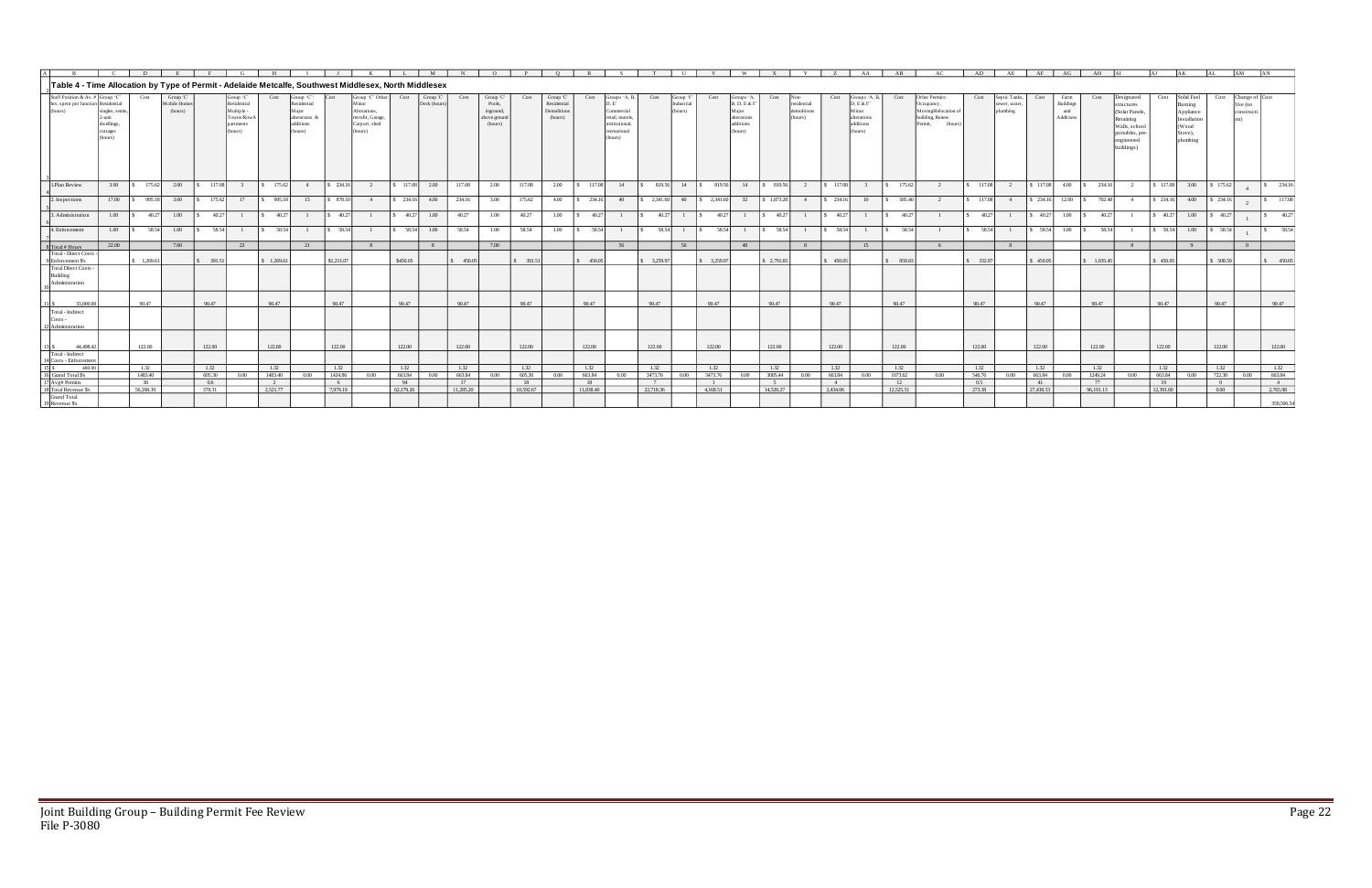| ##             | Table 5 - Proposed Building Permit Fee Schedule - Metcalfe, Southwest Middlesex, North Middlesex |                                                                                    |                        |                |                                                                  |                                      |                                                                  |                                                                                        |
|----------------|--------------------------------------------------------------------------------------------------|------------------------------------------------------------------------------------|------------------------|----------------|------------------------------------------------------------------|--------------------------------------|------------------------------------------------------------------|----------------------------------------------------------------------------------------|
|                | А                                                                                                | B                                                                                  | $\mathsf{C}$           | D              | F                                                                | E.                                   | G                                                                | H                                                                                      |
| 1              | <b>Class of Permit</b>                                                                           | <b>Base Fee</b><br>Adjustment<br>from Table 4<br>for Cross<br>Subsidv <sup>1</sup> |                        |                | Pro-rated costs<br>for larger scale<br>projects <sup>2</sup>     | Number of<br>Permits from<br>Table 4 | Projected<br>Revenue with<br>10% for<br>Reserve Fund (=<br>D x F | Projected<br>Revenue with<br>adjustment for<br>Cross subsidy<br>only (= $C \times F$ ) |
| $\overline{2}$ | Group C, Low Density                                                                             | \$1,483.40                                                                         | \$2,083.40             | \$<br>2,291.74 | $D + $1.00/ft^2$                                                 | 38                                   | \$<br>86,976.80                                                  | \$<br>79,069.82                                                                        |
| $\overline{3}$ | Group C, Mobile Homes                                                                            | 605.30<br>\$                                                                       | 605.30<br>'\$          | 665.83<br>\$   | than 2,000 ft. $^2$                                              | 0.6                                  | 416.14<br>\$                                                     | 378.31<br>\$                                                                           |
| 4              | Group C, Medium, High<br><b>Density Residential</b>                                              | \$1,483.40                                                                         | \$2,083.40             | \$<br>2,291.74 |                                                                  | $\overline{2}$                       | \$<br>3,895.95                                                   | \$<br>3,541.77                                                                         |
| 5              | Group C, Major Alterations                                                                       | \$1,424.86                                                                         | \$1,674.86             | \$<br>1,842.34 |                                                                  | 6                                    | \$<br>10,317.11                                                  | \$<br>9,379.19                                                                         |
| 6              | Group C, Minor Alterations,<br>garage, carport, shed                                             | \$<br>663.84                                                                       | \$<br>337.02           | \$<br>337.02   | $D + $1.00/ft^2$<br>than 500/ft. $^2$                            | 94                                   | \$<br>31,567.12                                                  | \$<br>31,567.12                                                                        |
| 7              | Group C, Deck                                                                                    | 663.84<br>\$                                                                       | 337.02<br>-\$          | 337.02<br>\$   |                                                                  | 17                                   | \$<br>5,729.26                                                   | 5,729.26<br>\$                                                                         |
| 8              | Pools                                                                                            | \$<br>$605.30$ \ \$                                                                | 337.02                 | \$<br>337.02   |                                                                  | 18                                   | \$<br>5,897.77                                                   | \$<br>5,897.77                                                                         |
| 9              | Group 'C' Residential<br>Demolitions                                                             | \$<br>663.84                                                                       | \$<br>337.02           | \$<br>337.02   |                                                                  | 18                                   |                                                                  |                                                                                        |
| 10             | Groups A, B, D, E,<br>Commercial                                                                 | \$3,473.76                                                                         | \$4,973.76             | \$<br>5,471.13 | $D + $1.37 /$ ft. <sup>2</sup> ><br>than 10,000 ft. $^{2}$       | $\overline{7}$                       | \$<br>35,781.20                                                  | \$<br>32,528.36                                                                        |
|                | 11 Group F, Industrial                                                                           | \$3,473.76                                                                         | \$4,973.76             | 5,471.13<br>\$ |                                                                  | $\mathbf{1}$                         | \$<br>6,565.36                                                   | \$<br>5,968.51                                                                         |
| 12             | Groups A, B, D, E & F Major<br>Alterations                                                       | \$ 3.005.44                                                                        | \$ 3.005.44            | \$<br>3.305.98 |                                                                  | 5                                    | \$<br>15,978.90                                                  | \$<br>14,526.27                                                                        |
| 13             | Non-Residential Demolitions                                                                      | \$<br>663.84                                                                       | 663.84<br>$\mathbf{s}$ | \$<br>730.22   |                                                                  | 4                                    | \$<br>2,677.47                                                   | \$<br>2,434.06                                                                         |
| 14             | Groups A, B, D, E & F Minor<br>Alterations                                                       | \$1,073.62                                                                         | \$1,073.62             | \$<br>1,180.98 | $D + $0.41/ft.2$<br>than 10,000 ft. <sup>2</sup>                 | 12                                   | \$<br>13,778.07                                                  | \$<br>12,525.51                                                                        |
|                | Other Permits: Occupancy,<br>15 Moving/Relocation of<br>building, Renew Permit                   | \$<br>546.76                                                                       | \$<br>337.02           | \$<br>337.02   |                                                                  | 0.5                                  | \$<br>168.51                                                     | \$<br>168.51                                                                           |
|                | 16 Designated Structures                                                                         | \$<br>663.84                                                                       | \$<br>337.02           | \$<br>337.02   |                                                                  | 18.7                                 | \$<br>6,290.96                                                   | \$<br>6,290.96                                                                         |
| 17             | Solid Fuel Burning<br>Applicances, plumbing                                                      | \$<br>722.38                                                                       | \$<br>337.02           | \$<br>337.02   |                                                                  | $\Omega$                             | $\overline{\mathbf{s}}$                                          | \$                                                                                     |
|                | 18 Change of Use                                                                                 | \$<br>663.84                                                                       | -\$<br>337.02          | \$<br>337.02   |                                                                  | 4                                    | \$<br>1,404.23                                                   | \$<br>1,404.23                                                                         |
| 19             | Septic, Sewer, Water,<br>Plumbina                                                                | $\overline{\mathbb{S}}$<br>663.84                                                  | \$<br>337.02           | \$<br>337.02   |                                                                  | 41                                   | $\overline{\mathbb{S}}$<br>13,929.97                             | $\overline{\mathcal{S}}$<br>13,929.97                                                  |
| 20             | Farm Buildings (new)                                                                             | \$1,249.24                                                                         | \$1,399.24             | \$<br>1,539.16 | $D + $0.048 /$ ft. <sup>2</sup> ><br>than 5,000 ft. <sup>2</sup> | 39.2                                 | \$<br>60,283.73                                                  | \$<br>54,803.39                                                                        |
|                | 21 Farm Buildings (additions)                                                                    | \$1,249.24                                                                         | \$1,399.24             | 1,539.16<br>\$ |                                                                  | 37.8                                 | \$<br>58,231.52                                                  | \$<br>52,937.74                                                                        |

<span id="page-23-0"></span>This report has calculated the full costs of delivering the building inspection service based on 2021 costs. Consideration should be given to an annual adjustment to building permit fees to ensure that the full costs of the service ae recovered. Some municipalities are using the Consumer Price Index (CPI), (construction index), a Statistics Canada publication as the means to make the adjustment. This is a recommended option for the Joint Building Group and would result in more regular adjustments that would be tailored to annual adjustments in the cost of living.

# **11. Summary**

The Joint Building Group administers the legislated responsibilities required by the *Building Code Act* and the *Ontario Building Code*. The Group is supported by services provided by other municipal departments essential to day-to-day operations. This study was undertaken to determine **full-cost recovery for the costs** associated with the delivery of the responsibilities and the associated costs of the support services provided to the three participant municipalities.

The level of building permit activity continues to be strong but should be monitored to ensure that fees provide for full-cost recovery.

The costs for salaries, benefits and overhead for the Joint Building Group were calculated based on the 2021 budgets for North Middlesex (template) and the Joint Building Group Building Inspection Service budget. Total costs for the administration and enforcement of the *Building Code Act* were determined to be **\$285,000** and this cost is considered to be recoverable through building permit fees.

The costs for salaries, benefits and overhead for the support services of other departments were calculated as **\$44,969**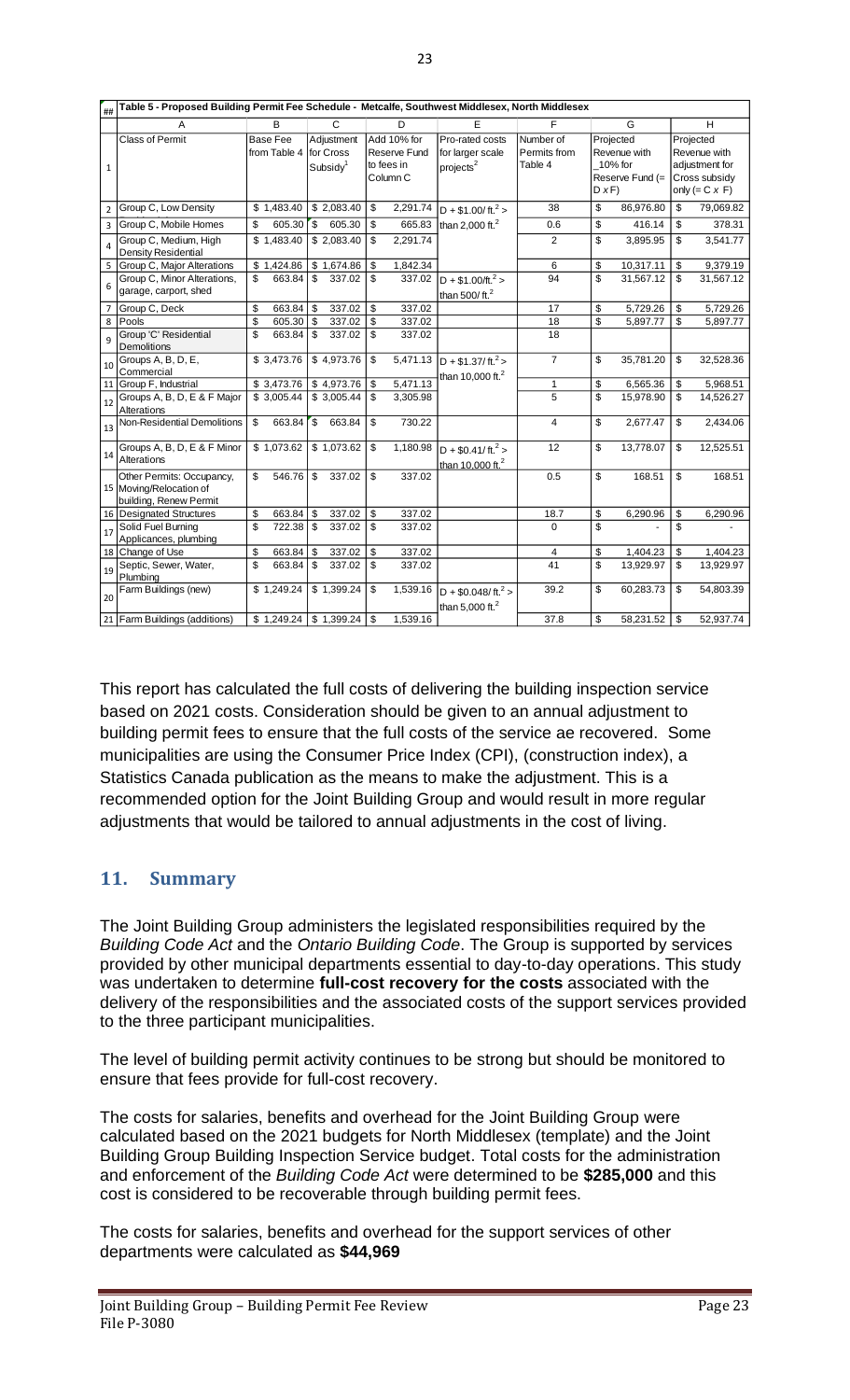<span id="page-24-0"></span>The study also determined the need for a Cost Stabilization Reserve Fund (CRSF). This fund has been tailored in this study to generate funds to offset operational and capital costs of the building inspection and related support services. A surcharge of 10% is recommended to fund this reserve on an ongoing basis; however, the Joint Building Group should monitor expenditure and revenue levels.

The study also determined the actual cost for all of the steps required to process a building permit and provide other services based on staff time and the associated salary, benefits and overhead costs.

**Table 5** and **Appendix 1** sets out the recommended fees which may be incorporated into a draft new building by-law.

# **12. Recommendations**

This building permit fee study has determined the total **Indirect Costs** and **Direct Costs** for **Administration** and **Enforcement** based on the criteria set out in Section 7 of the *Building Code Act*. Based on the findings of this study it is recommended:

A. That the Councils of the Joint Building Group adopt the recommended fee structure set out in **Table 5 preferably the fees which include the Cost Stabilization Reserve Fund surcharge.**

B. That the Joint Building Group l levy an annual adjustment in permit fees based on the Consumer Price Index (CPI) available through Statistics Canada. C. That the Joint Building Group convene a public meeting in compliance with the requirements of the *Building Code Act* for the purposes of considering changes to fees and the introduction of new fees.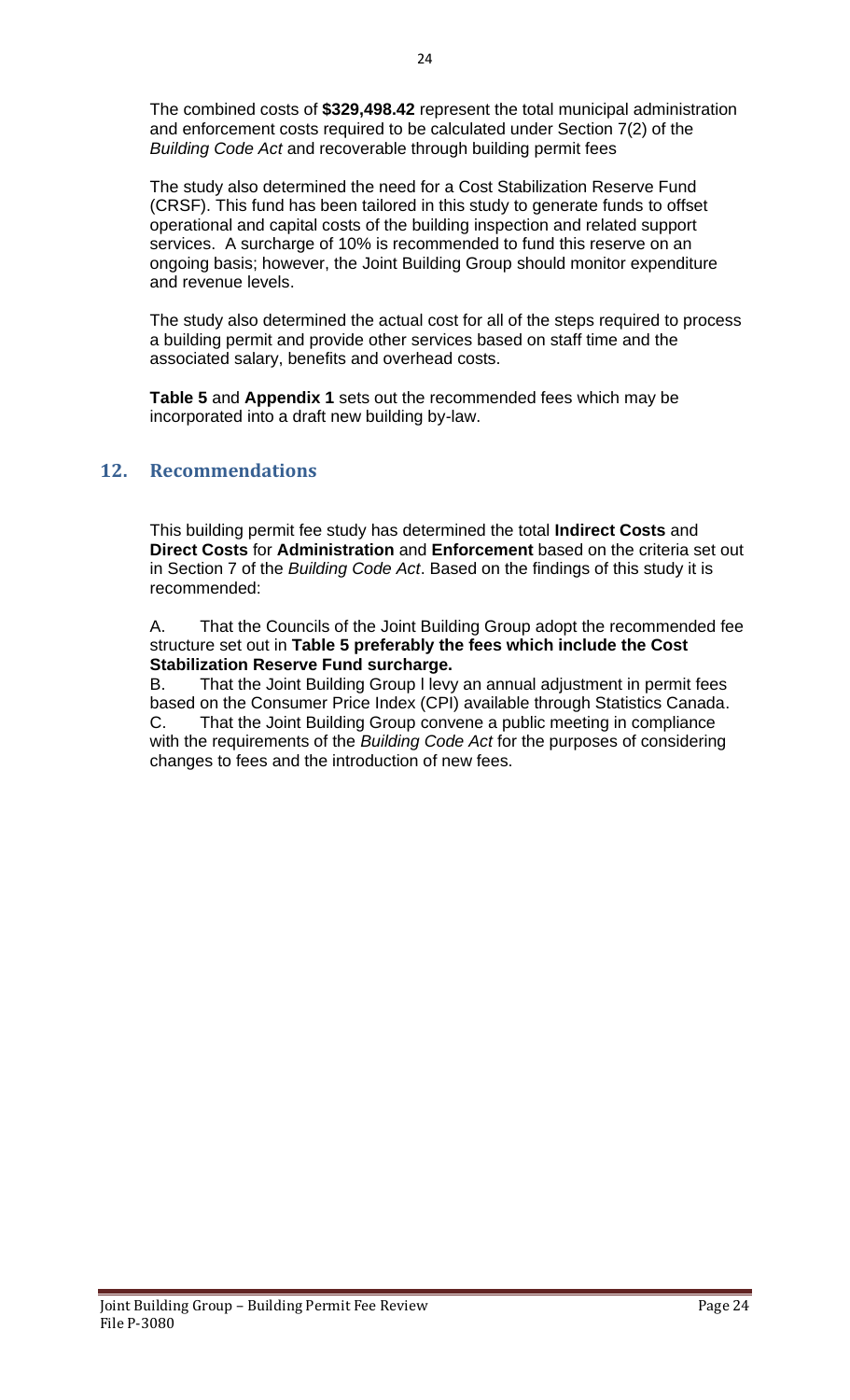<span id="page-25-0"></span>**Appendix 1 – Recommended Building Permit Fees**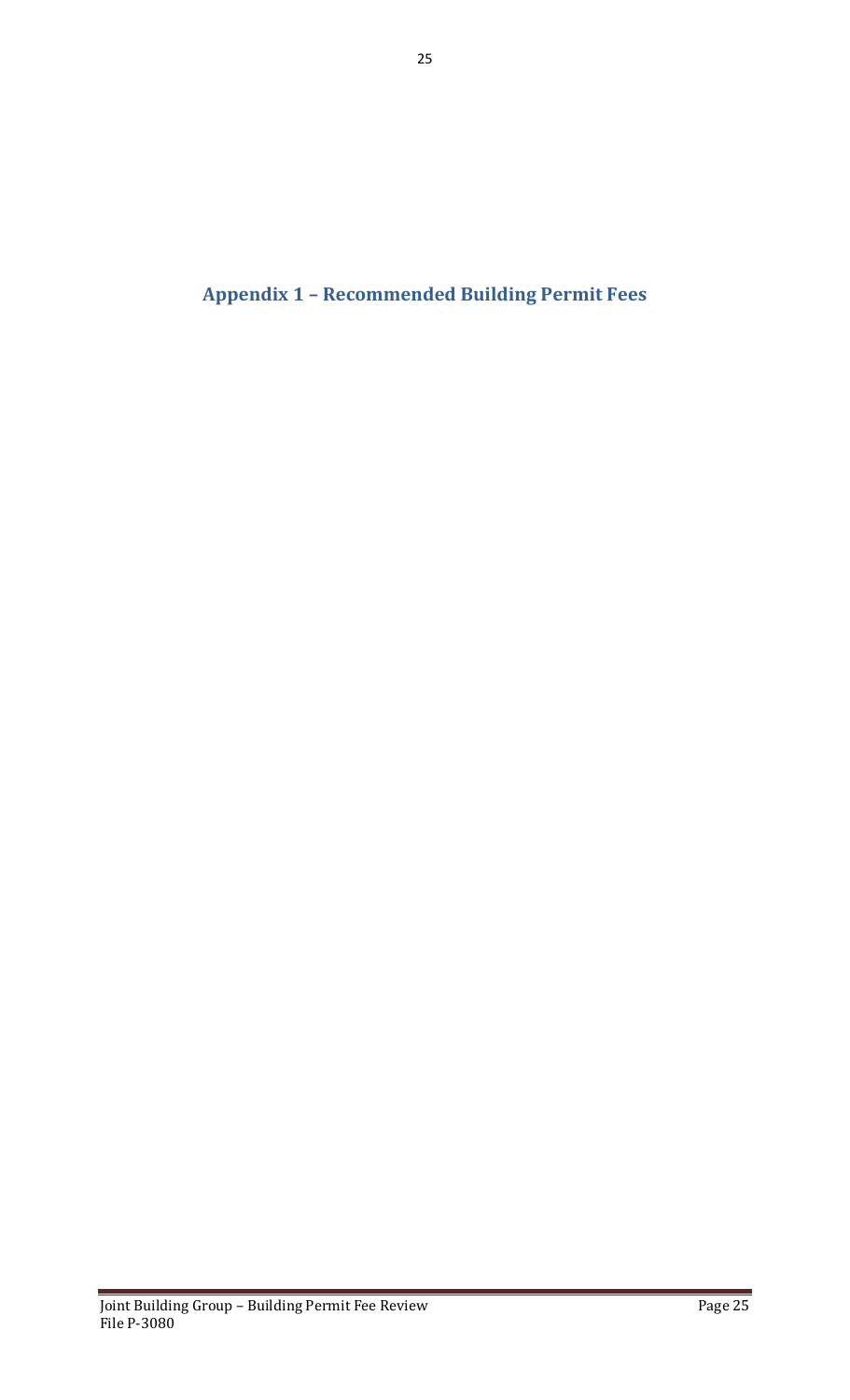|                | <b>Class of Permit</b>                        | <b>Building Permit Fee</b>                                                     |
|----------------|-----------------------------------------------|--------------------------------------------------------------------------------|
| Α.             | <b>NEW CONSTRUCTION</b>                       |                                                                                |
| $\mathbf{1}$   | <b>Assembly Occupancies</b>                   | \$5,475+ \$1.08/ft. <sup>2</sup> > 10,000 ft. <sup>2</sup> for first           |
|                | <b>Group A</b>                                | 20,000 ft. <sup>2</sup> + \$0.54/ft. <sup>2</sup> over 20,000 ft. <sup>2</sup> |
| $\overline{2}$ | <b>Institutional Occupancies</b>              | \$5,475+ \$1.08/ft. <sup>2</sup> > 10,000 ft. <sup>2</sup> for first           |
|                | <b>Group B</b>                                | 20,000 ft. <sup>2</sup> + \$0.54/ft. <sup>2</sup> over 20,000 ft. <sup>2</sup> |
| 3              | <b>Residential Occupancies - Group C</b>      |                                                                                |
| a.             | Single House, Semi-detached, duplex           | \$2,400 + \$1.00/ft. <sup>2</sup> > 2,000 ft. <sup>2</sup> /dwelling           |
|                |                                               | unit                                                                           |
| b.             | <b>Multiple Unit Dwelling</b>                 | \$2,295 + \$1.00/ft. <sup>2</sup> > 2,000 ft. <sup>2</sup> /dwelling           |
|                |                                               | unit                                                                           |
| c.             | <b>Mobile Home</b>                            | \$665 flat fee                                                                 |
| d.             | <b>Residential - Major Additions and</b>      | $$1,845 + $1.00$ /ft. <sup>2</sup> > 2,000 ft. <sup>2</sup>                    |
|                | <b>Alterations</b>                            |                                                                                |
| 4              | <b>Business/Personal Services Occupancies</b> | \$5,475 + \$1.08/ft. <sup>2</sup> > 10,000 ft. <sup>2</sup> for first          |
|                | - Group D                                     | 20,000 ft. <sup>2</sup> + \$0.54/ft. <sup>2</sup> over 20,000 ft. <sup>2</sup> |
| 5              | <b>Mercantile Occupancies -</b>               | \$5,475 + \$1.08/ft. <sup>2</sup> > 10,000 ft. <sup>2</sup> for first          |
|                | <b>Group E</b>                                | 20,000 ft. <sup>2</sup> + \$0.54/ft. <sup>2</sup> over 20,000 ft. <sup>2</sup> |
| 6              | <b>Industrial Occupancies -</b>               | \$5,475+ \$1.08/ft. <sup>2</sup> > 10,000 ft. <sup>2</sup> for first           |
|                | <b>Group F</b>                                | 20,000 ft. <sup>2</sup> + \$0.54/ft. <sup>2</sup> over 20,000 ft. <sup>2</sup> |
| 7              | <b>Special Occupancies</b>                    |                                                                                |
| a.             | <b>Agricultural Buildings</b>                 | \$500+ \$0.35/ft. <sup>2</sup> >5,000 ft. <sup>2</sup>                         |
| b.             | Manure Storage, grain bins, silos etc.        | \$500 flat fee                                                                 |
| c.             | Tents and other temporary structures          | \$300 flat fee                                                                 |
| 8              | <b>Accessory Buildings/Structures</b>         |                                                                                |
| a.             | Detached garage, shed, boat house,            | \$300+ \$1.00/ft. <sup>2</sup> >500 ft. <sup>2</sup>                           |
|                | other accessory building                      |                                                                                |
| b.             | <b>Swimming Pool</b>                          | \$300 flat fee                                                                 |
| c.             | <b>Finished Basements</b>                     | \$300 flat fee                                                                 |
| d.             | <b>Deck</b>                                   | \$300 flat fee                                                                 |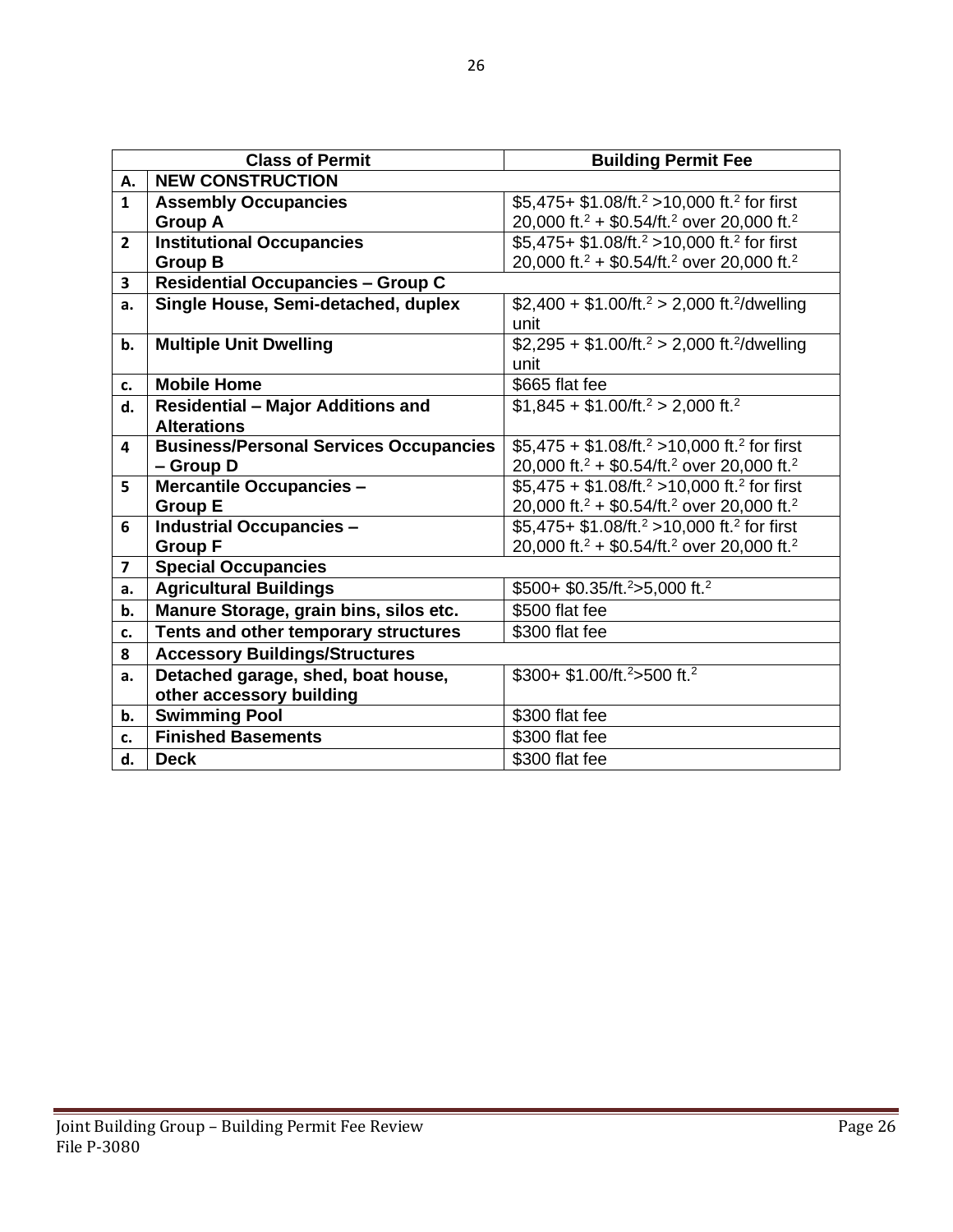|                | <b>Class of Permit</b>                                                                                                                         | <b>Building Permit Fee</b>                                                                                                          |
|----------------|------------------------------------------------------------------------------------------------------------------------------------------------|-------------------------------------------------------------------------------------------------------------------------------------|
| В.             | <b>ALTERATIONS AND REPAIRS</b>                                                                                                                 |                                                                                                                                     |
| $\mathbf{1}$   | <b>Interior Major Alterations, Repairs,</b><br><b>Tenant Improvements</b>                                                                      |                                                                                                                                     |
| a.             | Occupancies - Groups A, B, D, E, F (for<br>additions/renovations value >\$10,000)                                                              | $$3,305 + $1.08/\text{ft}^2 > 10,000 \text{ ft}^2$                                                                                  |
| b.             | <b>Residential Occupancies - Group C -</b><br>Minor Alterations, renovations, repairs,<br>retrofitting                                         | \$300+ \$1.00/ft. <sup>2</sup> >500 ft. <sup>2</sup>                                                                                |
| $c_{-}$        | Minor Alterations - Groups A, B, D, E, F<br>(for minor additions/renovations, interior<br>finishes, mechanical stand alone value <<br>\$10,000 | \$900.00 + \$0.41/ft. <sup>2</sup> > 10,000 ft. <sup>2</sup>                                                                        |
| d.             | <b>Alterations &amp; Repairs to existing</b><br>buildings or building systems not<br>provided for above                                        | \$10.00 for each \$1,000 of construction<br>value or part thereof as determined by the<br>Chief Building Official - minimum \$50.00 |
| $\overline{2}$ | Fireplace, woodstove, inserts, chimney.<br>Solid fuel appliance, standalone<br>plumbing, HVAC, or mechanical, banking<br>machine               | \$300 flat fee                                                                                                                      |
| 3              | Sewage Disposal System - new system                                                                                                            | \$500 flat fee                                                                                                                      |
| 4              | Sewage Disposal System - repair                                                                                                                | \$300 flat fee                                                                                                                      |
| 5              | Inspection of building connection to<br>sewer, storm or water pdc                                                                              | \$50 per connection                                                                                                                 |
| 6              | <b>Basic Plumbing Fee</b>                                                                                                                      | \$75 flat fee                                                                                                                       |
| C.             | <b>DEMOLITION</b>                                                                                                                              |                                                                                                                                     |
| 1              | <b>Residential</b>                                                                                                                             | \$300 flat fee                                                                                                                      |
| $\overline{2}$ | Non-residential                                                                                                                                | \$689.51 flat fee                                                                                                                   |
|                |                                                                                                                                                |                                                                                                                                     |